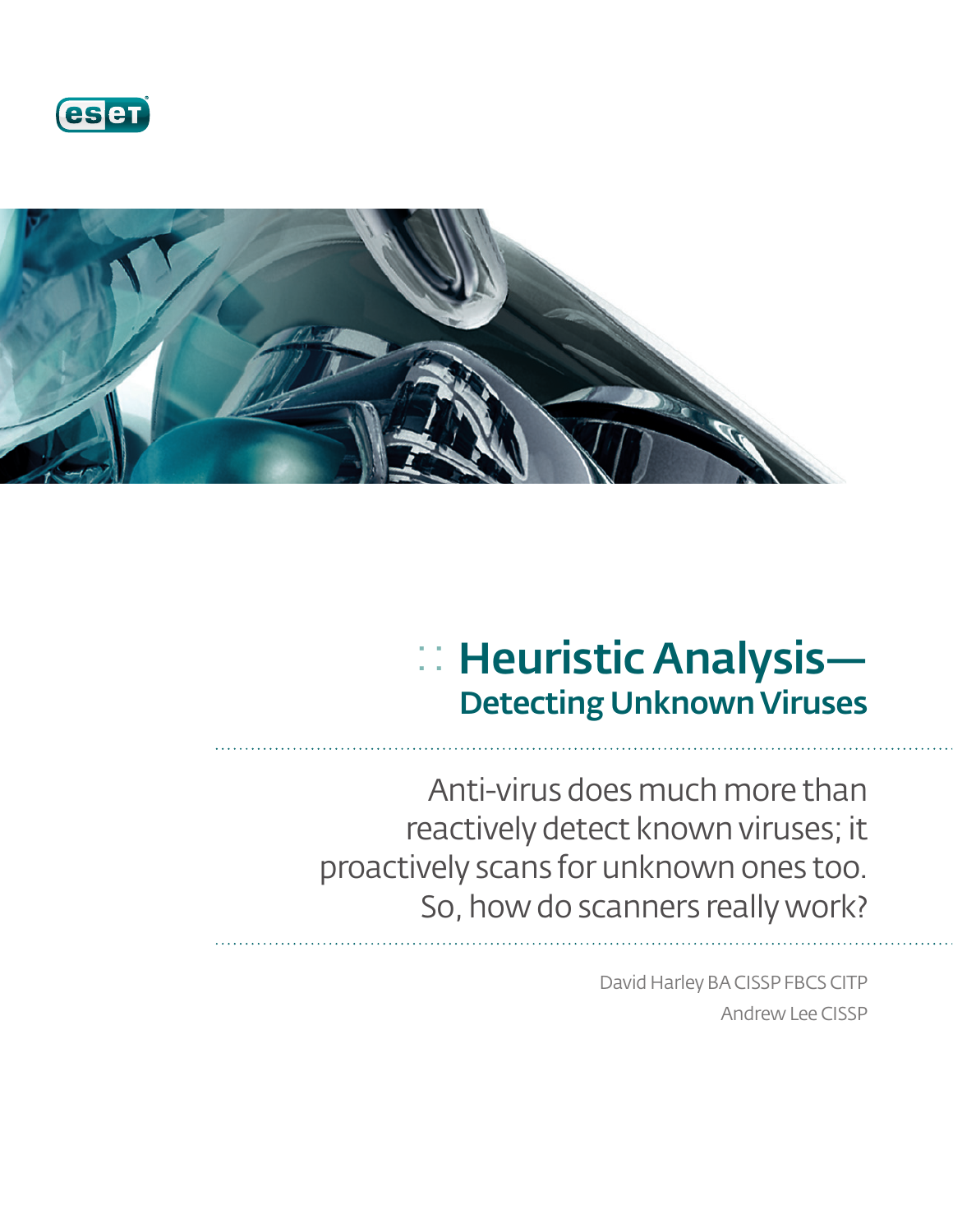## Table of Contents

| Introduction                     | $\overline{2}$ |
|----------------------------------|----------------|
| Watching the Detectives          | 3              |
| <b>Viruses</b>                   | 3              |
| <b>Worms</b>                     | 4              |
| Non-replicative Malware          | 4              |
| What does Heuristic really mean? | 6              |
| Signature Scanning               | 7              |
| The Opposite of Heuristics       | 9              |
| Generic Anti-virus               | 9              |
| I'm Absolutely Positive          | 11             |
| Sensitivity and Misdiagnosis     | 12             |
| <b>Testing Issues</b>            | 14             |
| Conclusion: A Heuristic Paradox  | 17             |
| References                       | 19             |
| Glossary                         | 20             |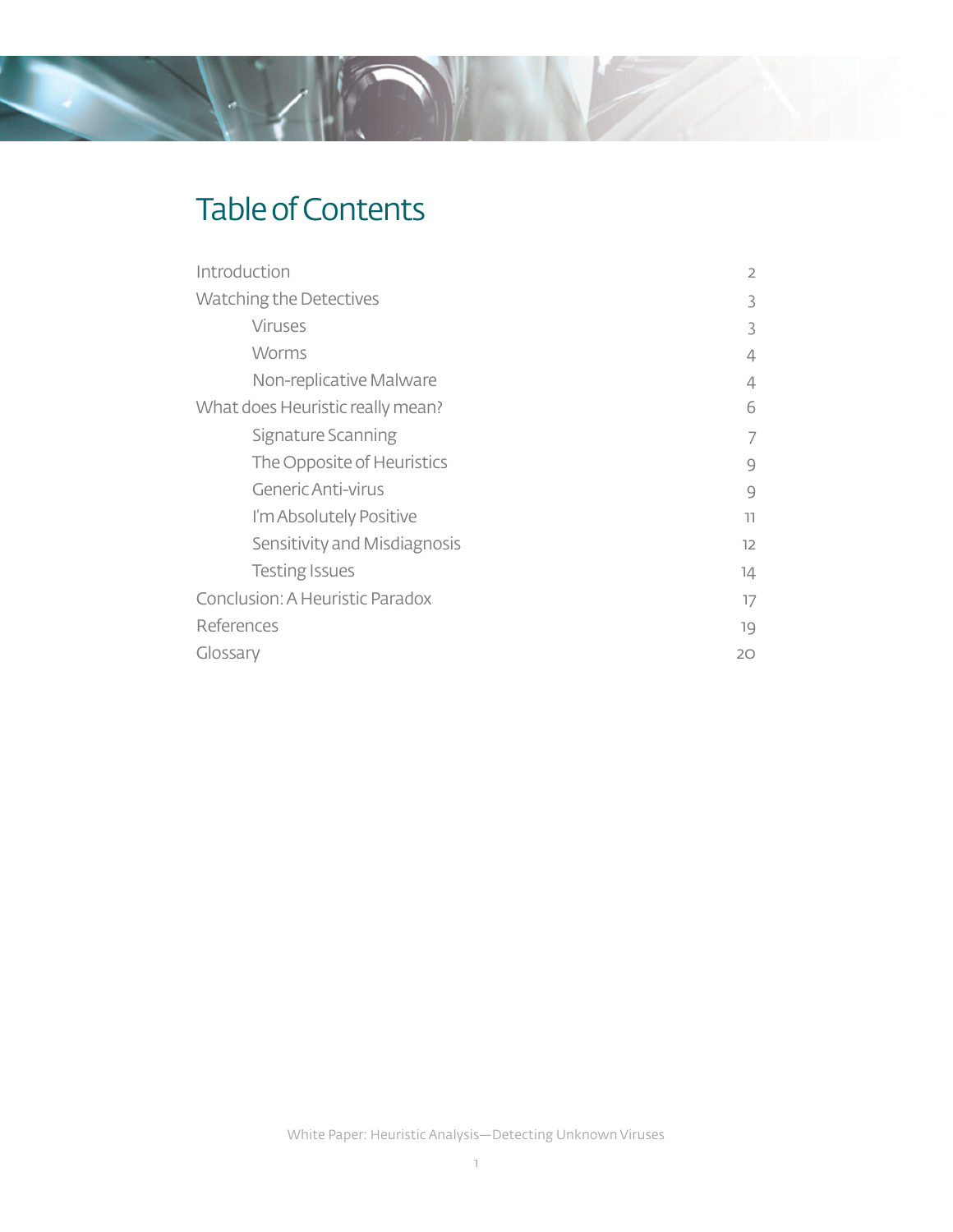## **Introduction**

*"It ain't what you don't know that kills you, it's what you know that just ain't so."*

Some of the most persistent myths in computing relate to virus and anti-virus (AV) technology. The widely-held belief that AV software can only detect specific, known viruses has been around since the early days of AV research. It wasn't altogether true then; some of the first AV programs weren't intended to detect specific viruses, but rather to detect or block virus-like behavior, or suspicious changes in files. And, it's definitely not true now.

Commercial AV systems supplement signature scanning with a variety of more generic approaches, which are often grouped together under the banner of heuristic analysis. Furthermore, most modern AV products are capable of detecting a wide range of malicious software (malware is a contraction of the words "malicious" and "software"), not just viruses. These may be combined with other security technologies such as the detection of spam and phishing messages.

The aim of this paper is to reduce some of the confusion around the workings of AV technology, and to clarify what is realistic to expect from AV protection, particularly heuristic analysis.

The specifics of heuristic scanning are discussed in some detail. For the moment we'll simply describe heuristic analysis as a method of estimating the probability that a program that hasn't been identified as known malware is, nevertheless, viral or malicious.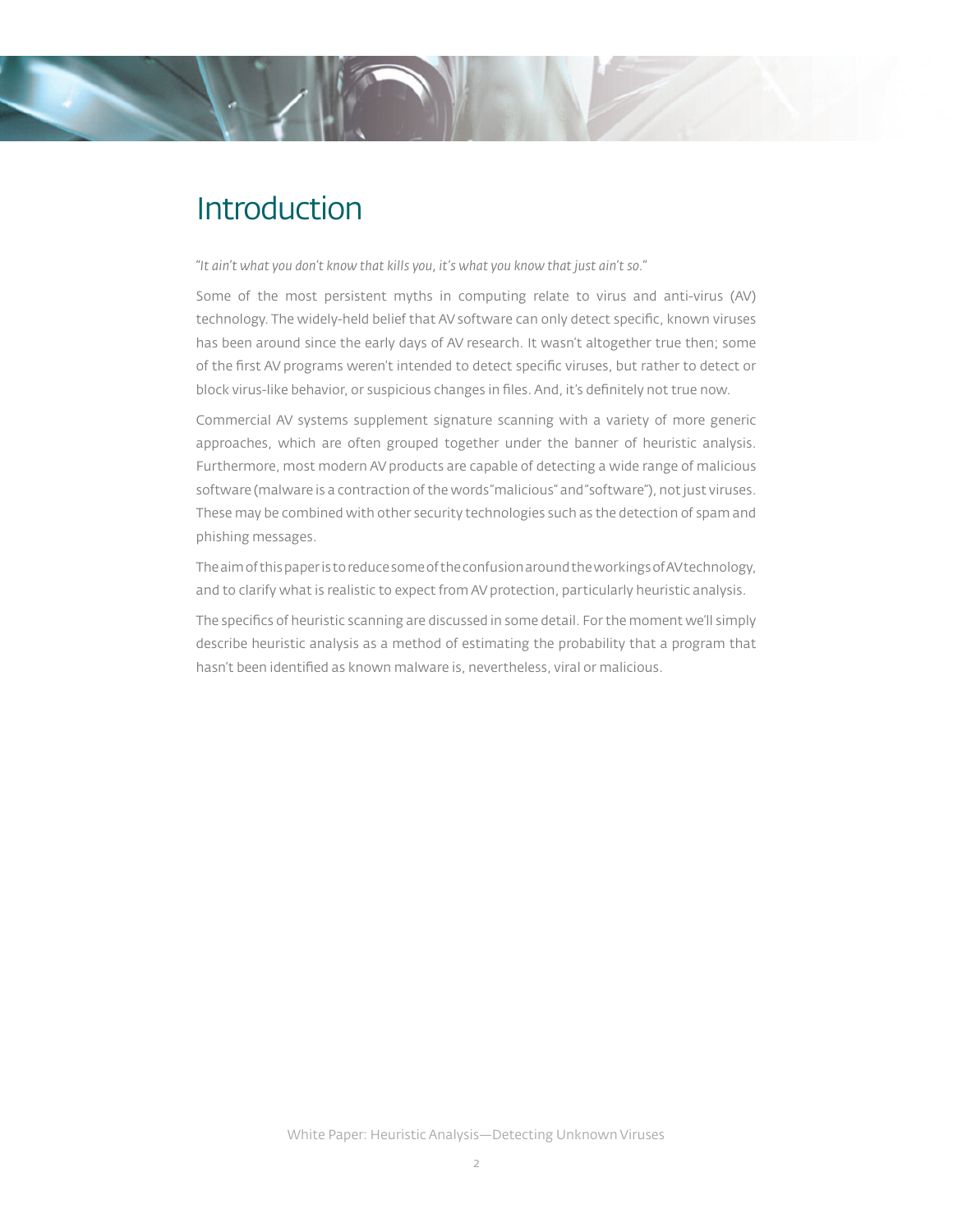## Watching the Detectives

What does an AV program detect? Quite a lot as it happens, including some items that aren't technically viruses. Most of what we see referred to as viruses might be better described as malware. The irony is that many specialist detection products (i.e. for detecting spyware or Trojans) are marketed as being necessary because AV only detects viruses.

Most of what we see referred to as viruses might better be described as malware

In fact, commercial AV catches a far wider range of malware than most of these specialist services. A specialist program may detect more threats within its own specialty, but this depends not only on the program's ability to catch specific threats and threat types, but also on other factors such as:

- The program's generic detection capabilities
- The criteria used to differentiate between malware variants
- The sample sharing mechanisms between vendors (AV vendors have particularly effective and well-established ways of doing this, compared to vendors in other areas of malware detection.)

The following sections consider three major types of malware. A complete taxonomy of all malware would be out of scope for this paper.

#### Viruses

It's certainly reasonable to expect AV software to detect viruses, and it is partly because AV has been so successful at detection over the years, that its capacity for detecting other types of malware has been underestimated.

It is partly because AV has been pretty successful over the years, that its capacity for detecting other types of malware has been underestimated.

While there are many definitions of virus, a definition accepted by most malware researchers is "a computer program that can infect other computer programs by modifying them in such a way as to include a (possibly evolved) copy of itself."<sup>1,2</sup>

This definition covers many types of virus, including:

- Boot sector and/or partition sector infectors
- File infectors (parasitic viruses)
- Multipartite viruses
- Macro and script viruses

While some of these virus types are rarely seen today (for example boot sector and partition sector infectors), AV programs generally detect all known viruses for the platform on which they are found (and sometimes for other platforms). In general, they're also pretty good at detecting new and unknown "true" viruses heuristically.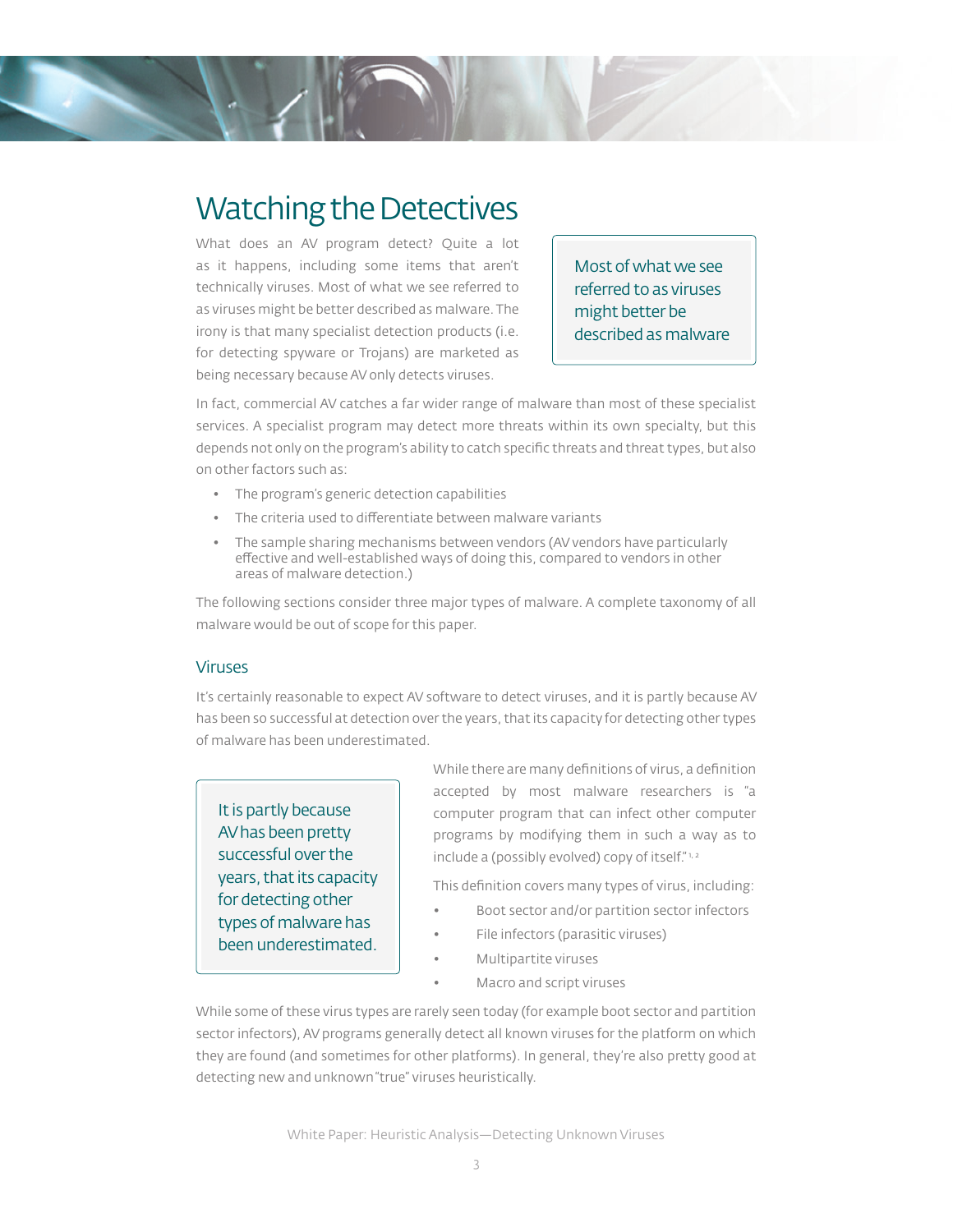#### **Worms**

The AV industry has never quite reached consensus on whether worms are, as Cohen stated, a"special case of virus",' but whatever the case, AV software normally detects them anyway.

There are at least as many definitions of worm as there are of virus, but most AV researchers define a worm as a program that replicates non-parasitically, i.e. without attaching itself to a host file. Mass mailers could be described as a special type of worm. Most AV companies describe this type of email-borne malware as a worm, but some mailers and mass mailers have the characteristics of a "pure" virus (Melissa, for example, was actually a pure virus, a macro virus that spread like a worm, while W32/Magistr was a file infector).

Here too, vendors have a pretty good handle on the detection of new variants. New mass mailers, for example are usually flagged by messaging security providers and systems almost as soon as they appear.

#### Non-replicative Malware

It follows from the above definitions that if a malicious program doesn't replicate, it can't be a virus or worm. But that doesn't mean AV software can't detect it, or that it isn't damaging.

Keep in mind that even when vendors used to protest at the detection of non-replicative objects because they weren't viruses, some non-replicative objects (some of them not even executable programs, let alone malicious) were still detected and flagged.<sup>3</sup> For example:

- Intendeds (viruses that fail to replicate) and corruptions
- Garbage files
- Virus-related but non-viral programs such as germs, droppers, and virus generators
- Legitimate test programs such as an EICAR test file<sup>4</sup>

Many non-replicative objects have circulated for years in poorly maintained virus collections that have been used by some reviewers to test AV software. Most vendors gave up protesting long ago and added definitions (signatures) for these objects to their databases, in the hope of avoiding

Many nonreplicative objects have circulated for years in poorly maintained virus collections.

being penalized for not detecting them. Unfortunately, the increasing sophistication of heuristic scanners has barely kept pace with the ability of AV testers to find new and not always appropriate ways of testing. Later in this paper we will briefly consider technically acceptable ways of testing a product's heuristic capabilities.

The best-known non-replicative malware is the Trojan Horse (or Trojan for short). A Trojan is "a program that claims to perform some desirable or necessary function, and might even do so,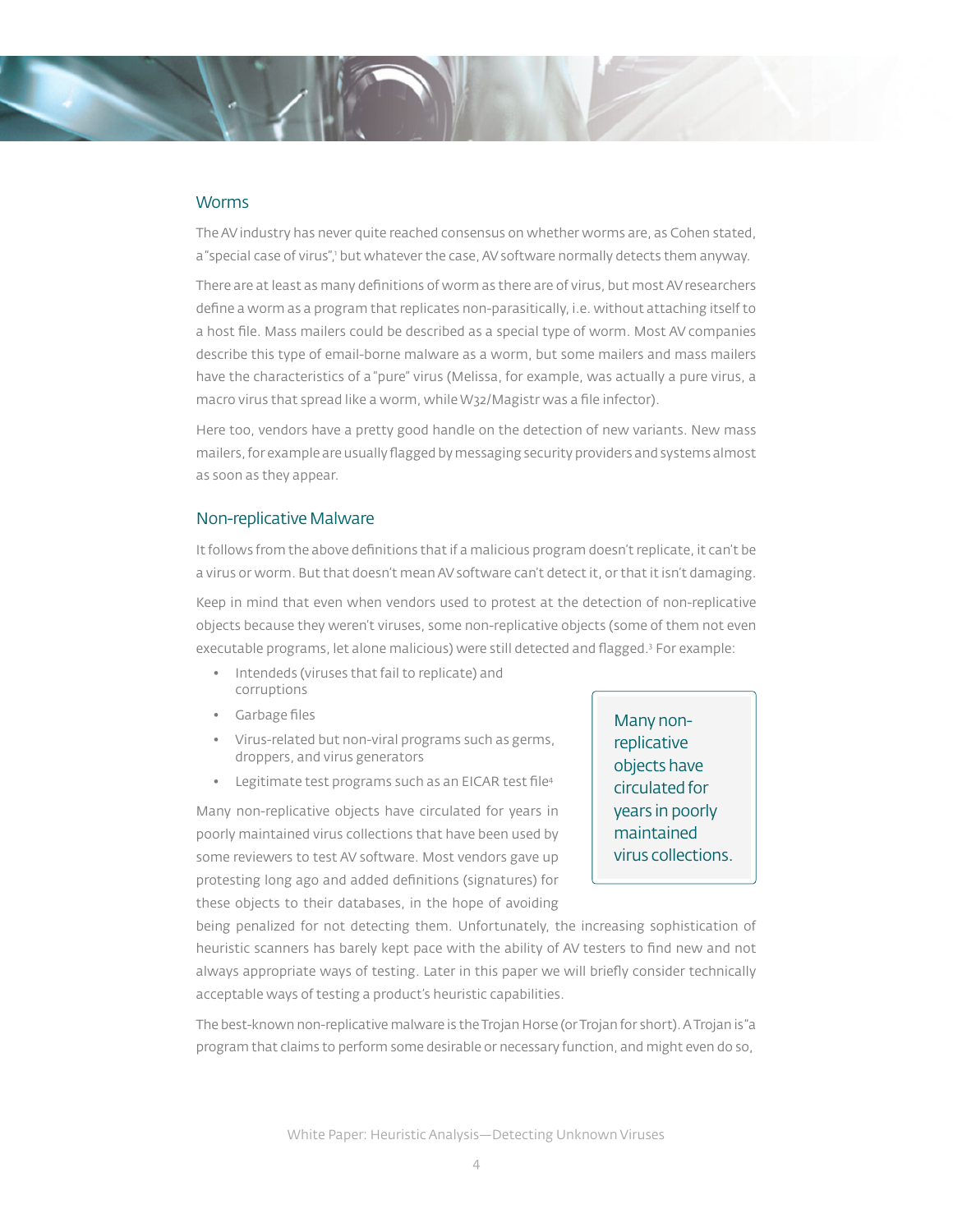

but also performs some function or functions that the individual who runs the program would not expect and would not want."5 This covers a range of specialized malware, including:

- Droppers
- Keyloggers
- Destructive Trojans
- Downloaders
- **Spyware**
- Adware
- Rootkits and stealthkits
- Joke programs (some)
- Zombies (bots, Remote Access Trojans, DDoS agents, and so forth)

Replicative malware such as viruses can also sometimes be described as Trojans (or as Trojanized or Trojaned, implying that a formerly legitimate program has been subverted, altered or replaced to make it in some way damaging), though most people are likely to find that use more confusing than helpful. Detection of all versions of non-replicative malware is even less attainable than the detection of all forms of viruses, since a far wider range of functions has to be tested for than the mere ability to replicate.

Much of the debate on what is or is not a Trojan (or malicious) rests not on function, but rather on intent. For example, a keylogger is not a Trojan if it has been legitimately or consensually installed, and yet the function is identical. This leads to detection problems, because computers are less able than humans to determine intent.

Spyware and adware – perhaps due to the heightened media interest, and the products available exclusively for their detection – have recently been separated into their own subclasses of malware. The distinction here, though, is mostly unnecessary, although it could be (and often is) argued that adware in particular is not always malware. However, the same argument can be made for almost all of the items in this list, in that it's not what the program does that makes it malicious; it's the gap between the bad intentions of the programmer and the expectation of the program user.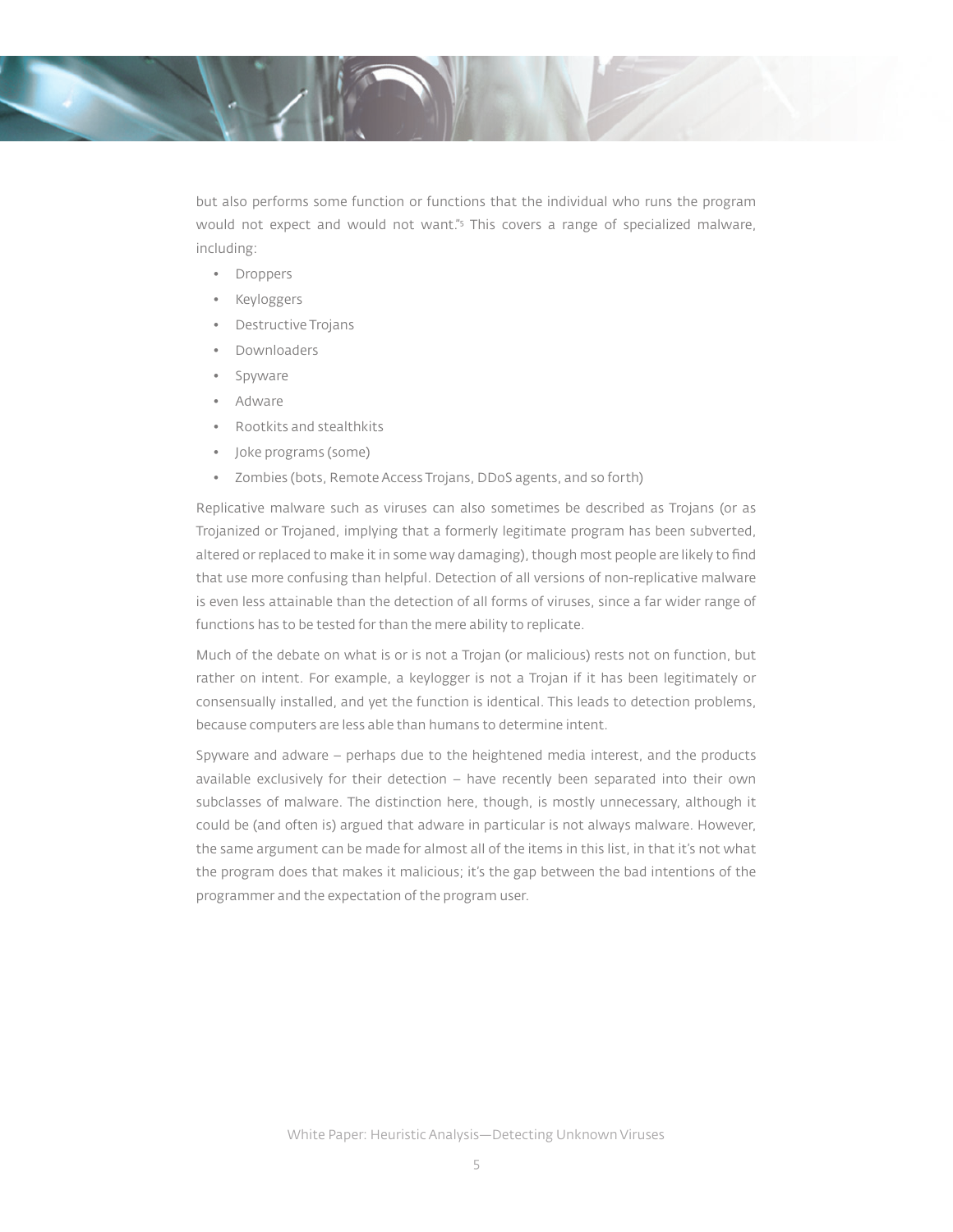

"Heuristic" refers to the act or process of finding or discovering. The Oxford English Dictionary defines heuristic as "enabling a person to discover or learn something for themselves" or (in the computing context) "proceeding to a solution by trial and error or by rules that are only loosely defined".<sup>6</sup> The Merriam-Webster Dictionary defines it as "an aid to learning, discovery, or problem-solving by experimental and especially trial-and-error methods" or (again, in the context of computing) "relating to exploratory problem-solving techniques that utilize selfeducating techniques (as the evaluation of feedback) to improve performance."7

Heuristic programming is usually regarded as an application of artificial intelligence, and as a tool for problem solving. Heuristic programming, as used in expert systems, builds on rules drawn from experience, and the answers generated by such a system get better as the system "learns" by further experience, and augments its knowledge base.

As it is used in the management of malware (and indeed spam and related nuisances), heuristic analysis, though closely related to these elements of trial-and-error and learning by experience, also has a more restricted meaning. Heuristic analysis uses a rule-based approach to diagnosing a potentially-offending file (or message, in the case of spam analysis). As the analyzer engine works through its rule-base, checking the message against criteria that indicate possible malware, it assigns score points when it locates a match. If the score meets or exceeds a threshold score, $^{\textrm{\tiny{8}}}$  the file is flagged as suspicious (or potentially malicious or spammy) and processed accordingly.

In a sense, heuristic anti-malware attempts to apply the processes of human analysis to an object. In the same way that a human malware analyst would try to determine the process of a given program and its actions, heuristic analysis performs the same intelligent decisionmaking process, effectively acting as a virtual malware researcher. As the human malware analyst learns more from and about emerging threats he or she can apply that knowledge to the heuristic analyzer through programming, and improve future detection rates.

Heuristic programming has a dual role in AV performance: speed and detection. In fact, the term heuristic is applied in other areas of science<sup>9</sup> in a very similar sense; aiming to improve performance (especially speed of throughput) through a "good enough" result rather than the most exact result. As the total number of known viruses has increased, so has the need to improve detection speed. Otherwise the increased time needed to scan for an everincreasing number of malicious programs would make the system effectively unusable.

Heuristic analysis uses a rule-based approach to diagnosing a potentially-offending file (or message, in the case of spam analysis).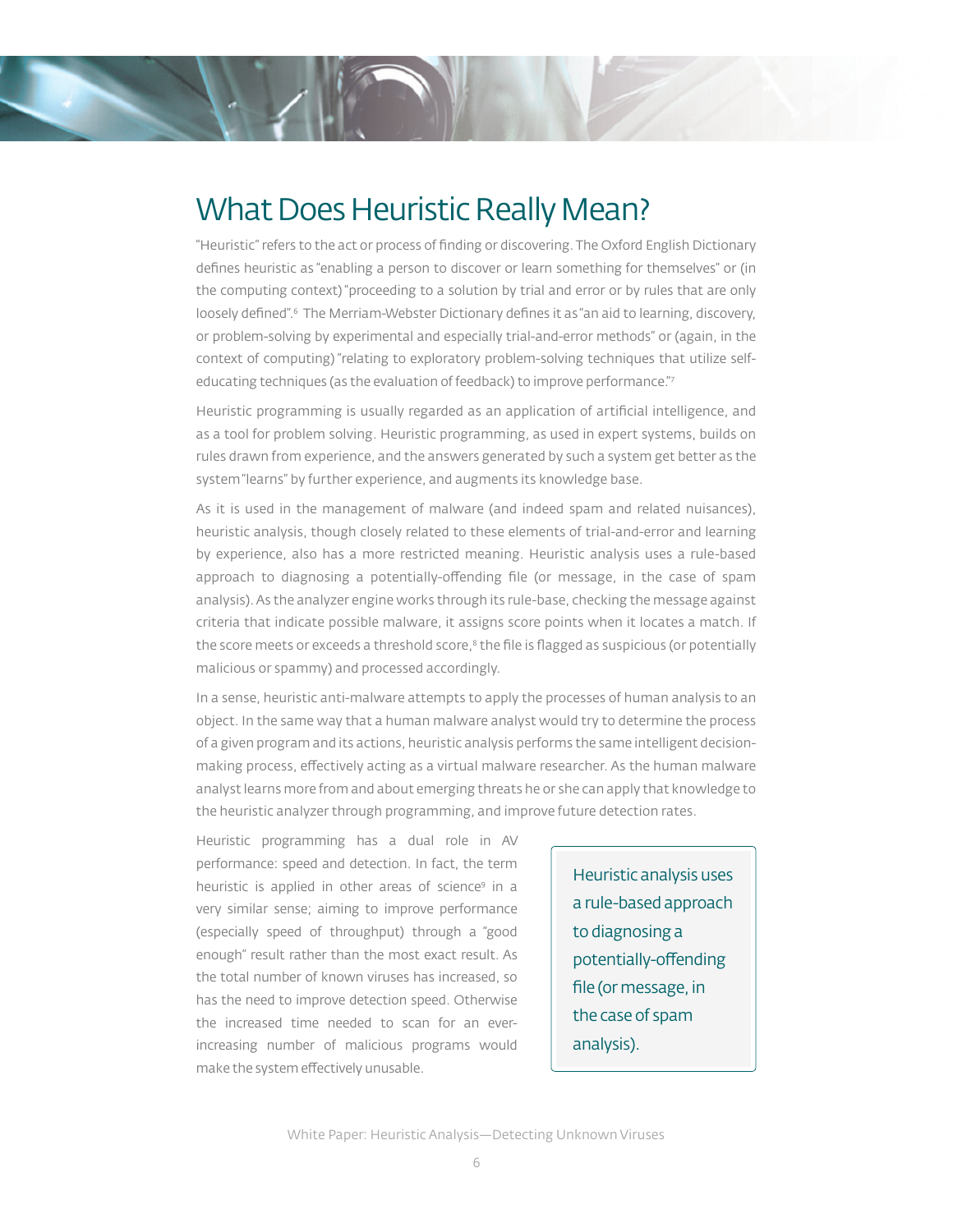Despite the much-improved performance of some contemporary heuristic engines, there is a danger that the impact of heuristic (and even non-heuristic) scanning may be seen as outweighing the advantages of improved detection. There is a common belief that heuristic

As the total number of known viruses has increased, so has the need to improve detection speed. scanners are generally slower than static scanners, but at a certain point of sophistication this ceases to be true.

Even early heuristic scanners using simple pattern detection benefited from optimization techniques that searched only the parts of an object where a given virus could be expected to be found. (A simple example - there's no point in scanning an entire file for a virus signature, if that virus always stores its core code at the beginning or end of an infected file.) This reduces scanning overhead and lessens the risk of a false positive.

The inappropriate detection of a viral signature in a place where the virus would never be found in normal

circumstances is not only a side effect of poor detection methodology, but a symptom of poorly designed detection testing. For instance, some testers have attempted to test the capabilities of an AV program by inserting virus code randomly into a file or other infectible object. Similarly, a particular kind of object such as a file or boot sector can be selectively scanned for only those types of malware that can realistically be expected to be found in that object, a process sometimes described as "filtering". After all, there's no reason to look for macro virus code in a boot sector.

However, correct identification of a file type is not concrete proof of an uncontaminated file. For example, Microsoft Word document files containing embedded malicious executables have long been a major attack vector for information theft and industrial espionage. Similarly, malware authors are constantly in search of attacks where an object not normally capable of executing code can be made to do so for example, by modifying the runtime environment. W32/Perrun, for example, appended itself to .JPG and .TXT files, but could not actually run unless specific changes were made in the operating environment to allow the Perrun code to be extracted and run.

#### Signature Scanning

Signature scanning refers to fairly straightforward pattern matching algorithms, searching for a sequence of bytes (a string), characteristic of each virus or variant in the scanner's definitions database, but one that isn't likely to occur by accident in an uninfected file. Some AV researchers have tried to discourage<sup>2</sup> the use of the

In fact, many viruses cannot be identified by searching for a static string.

signature scanning description in favor of "search string" or "scan string", but that seems pointless when even AV companies routinely use the expression.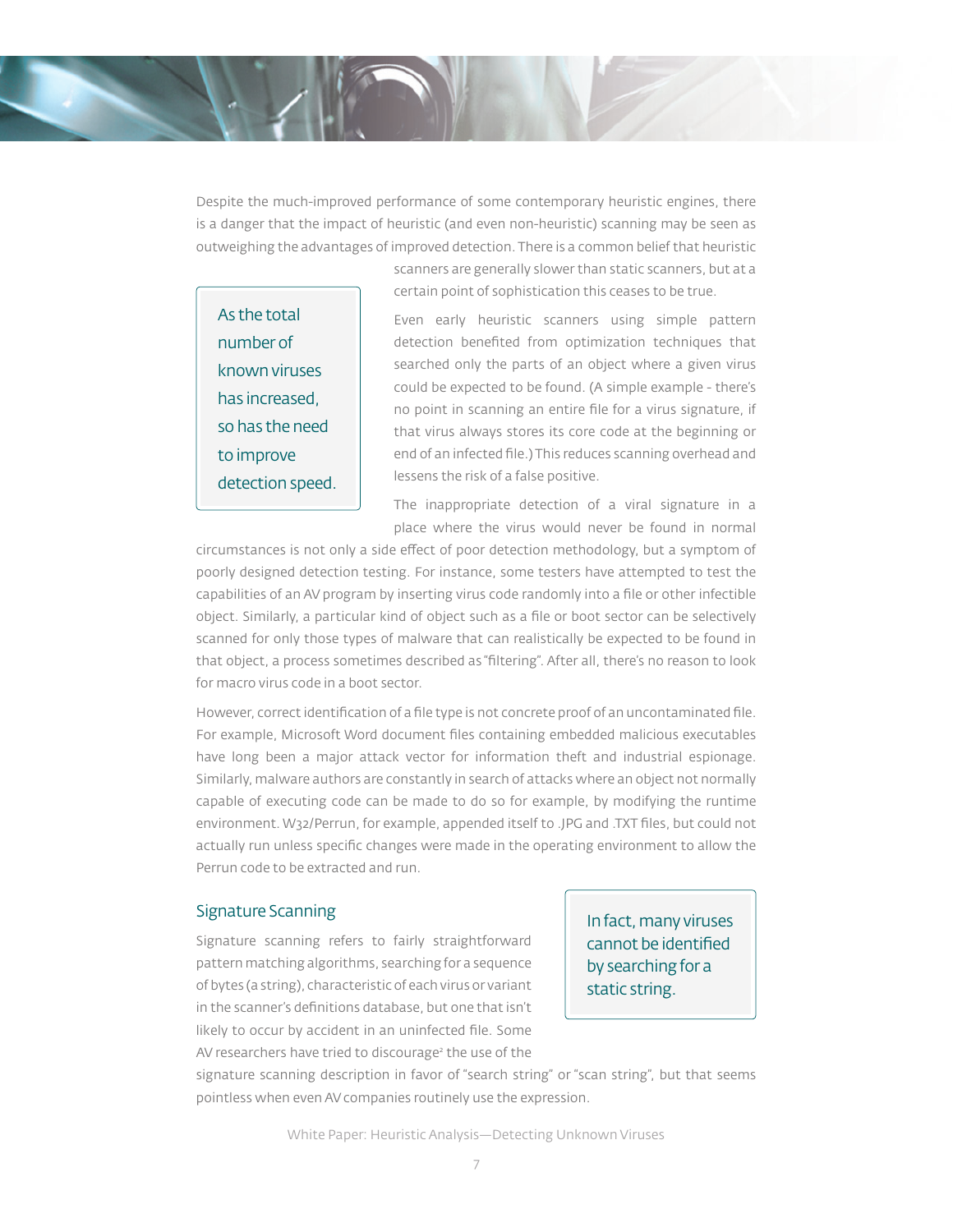

An objection to the term is that it perpetuates an antiquated notion of the workings of scanners, though the same argument could also be applied to the alternative terms.

The real difficulties with the use of the term "signature scanning" are that it:

- Perpetuates the myth that it is the only kind of detection performed by AV scanners. In fact, many viruses cannot be identified by searching just for a static string.
- Suggests that there is a single sequence of bytes in every virus that is used by all scanners to identify it. In fact, different scanners may use very different search strings (and algorithms) to detect the same virus.

Some sources<sup>10</sup> have confused the issue further by giving the impression that scanners look for simple text strings rather than byte sequences. Such a method is generally unreliable, totally ineffective with many types of malware, and programmatically

The advent of complex polymorphic viruses actually killed off some scanners that were unable to move to more advanced detection techniques.

inefficient. It is also easily exploitable by a virus writer – or, in fact, anyone capable of editing a file – and dangerous in its potential for generating numerous false positives.

Wildcards and UNIX-like regular expressions allow more flexibility in string searching. Instead of looking for a static string (a fixed sequence of bytes), the scanner recognizes a virus-associated string even when other bytes or byte sequences (noise bytes) are interpolated between string elements. A simple example of a noise byte is the insertion of a NOP (No Operation) instruction, which performs no function except to take up processing time without performing an actual operation.

These enhancements to basic string-scanning enable detection of some encrypted and polymorphic viruses.<sup>8</sup> However, even with this kind of enhancement, string scanning isn't particularly efficient when it comes to scanning for multiple viruses, and the advent of complex polymorphic viruses actually killed off some scanners that were unable to move to more advanced detection techniques.<sup>8, 11</sup>

Algorithmic virus-specific scanning in current AV technology is often based on interpreted code run inside a virtual machine. Virtualization and emulation may, for example, be used to remove incidental or intended obfuscation such as packing, compression or encryption. Once the file is de-obfuscated, it can then be analyzed algorithmically – or heuristically – by an AV scanning process.

Virtual machines also play a major part in the implementation of heuristic analysis, and can be very successful, despite the many problems associated with emulating an environment as complex as a modern Windows™ environment.12 (However, it needs to be understood that emulation cannot be perfect, and the latency penalty (the increased processing time) can be considerable, and varies according to the particular file being tested.)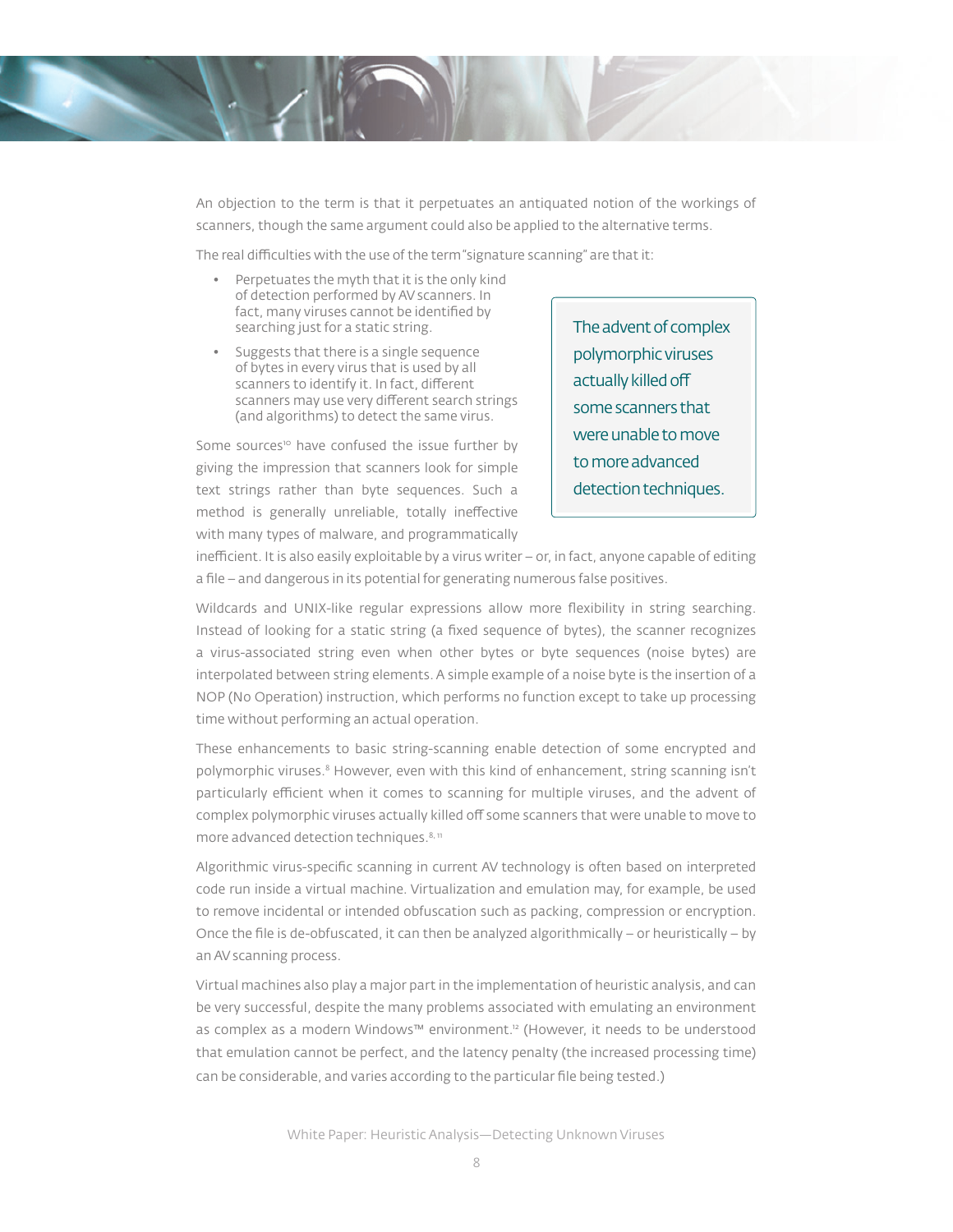#### The Opposite of Heuristics

The myth that commercial AV can only detect known instances, variants and sub-variants of known malware is, perhaps, less widespread than it was. However, it has been partly supplanted by the lesser myth that virus-specific scanners and heuristic scanners are two completely different types of scanners. In fact, heuristic analysis as we know it has been in use for over a decade, but heuristic techniques to optimize virus control have been used for much longer in "known virus" scanners. They have also had a place in related countermeasures such as behavior blockers and monitors, and integrity checkers.

In a sense, the opposite of heuristic analysis in AV is not signature scanning but algorithmic scanning, of which signature scanning is a special case.

Algorithmic scanning, like other forms of algorithmic coding, is based on mathematically provable procedures.13 What is referred to in the industry as algorithmic scanning is normally understood to be based on an algorithm (other than simply searching for a static string  $-a$ fixed sequence of bytes) which is specific to the virus it is intended to detect.

In real life of course, heuristic analysis as described above is also considered algorithmic in the more general sense. However, the use of the term algorithmic in the specialized, virus-specific (and therefore somewhat misleading) sense has become too widely used within the industry<sup>12</sup> to ignore. Heuristics are normally characterized as using a specific scoring algorithm that determines the likelihood of the scanned object being malicious, rather than by the unequivocal identification of a specific malicious program.

In a sense, the opposite of heuristic analysis in AV is not signature scanning, but algorithmic scanning, of which signature scanning is a special case.

#### Generic Anti-Virus

Heuristic analysis is often considered a generic AV detection mechanism, not a virus-specific detection mechanism. What is not always considered is that the converse is also true; generic solutions use heuristic rule-sets as part of the diagnostic process.

For instance:

• Mail gateway filters use rules to specify what file types and file names are permitted as attachments. Such filters are very good at countering obvious threats such as files with extensions like .LNK or .JPG, and .EXE, but can be rather inflexible in their rejection of whole classes of executable files.<sup>1</sup> Some filters use more advanced techniques, such as checking that the headers of the file scanned match the filename extension. This can significantly reduce the risk of false positives (and false negatives).

Why are these obvious threats? In the first case, because the .LNK suffix denotes a program shortcut, which doesn't usually make sense as an email attachment because there is no direct link between the shortcut and the program to which it should be linked: however, a shortcut file in an email attachment is often simply a Windows executable file, renamed to evade filters intended to block executable attachments. In the second case, the double extension suggests an attempt to pass off an executable file as a non-executable (graphics) file, a common virus writer's trick.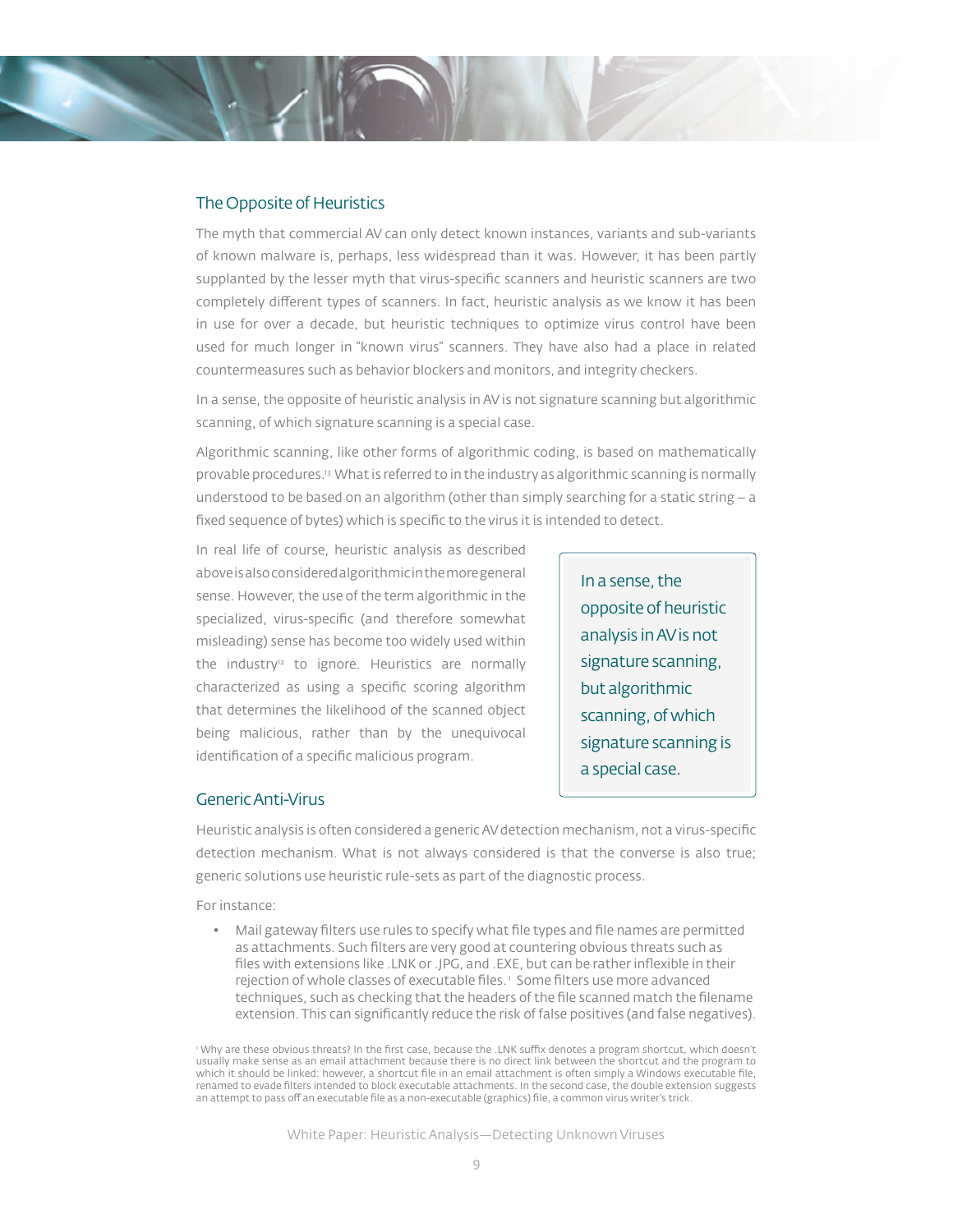• Change detectors use the rule that if an object's characteristics have changed, it should be treated as suspicious. Since there are many contexts in which a binary can legitimately change its checksum (as in self-modifying code, recompiled code, reconfiguration, run-time compression, a patched or updated program), such a crude change detection criterion (i.e., the file

Generic solutions use heuristic rule-sets as part of the diagnostic process.

has changed, so it must be infected) can exhibit a high false positive rate. However, change detection can work well in conjunction with virus-specific scanning. A wellproven technique is to compare an object to its checksum and run a full scan on it only if a previously calculated checksum has changed, reducing the time it takes to process a file that hasn't changed. This is why an initial scan of a system may take longer than subsequent scans with some AV programs.

- Behavior monitors and blockers, which evaluate and act upon the way applications behave, were among the earliest forms of AV software. This approach dovetails nicely with heuristics, which can enhance behavior blocking performance and actually reduce false positives. Classic AV behavior monitoring tends to check for two types of code behavior: replication and potential damage.
	- Replicative code, by definition, strongly suggests the presence of a virus (or worm, depending on the type of code and the definition you favor). This approach has an advantage in that system calls suggesting replicative code are comparatively easy to programmatically identify, especially where the code isn't significantly obfuscated. It is, however, easier to identify a virus that replicates by writing a straight copy of itself rather than an evolved copy (i.e. a nonpolymorphic virus).
	- Potentially damaging code reflects the likelihood of a malicious payload. This approach is ineffective where there is no payload, or where the payload is not obviously damaging. Some forms of damage, such as file deletion, are easier to programmatically detect than others, such as the unwanted and potentially embarrassing display of offensive messages or images. On the other hand, successful detection by payload has an advantage when it comes to detecting non-replicative malware (such as Trojans and other non-viral programs). There is a need for caution though. For instance, deleting a file is by itself an unreliable indicator of malice, since many programs routinely and legitimately delete or overwrite files such as obsolete configuration or data files.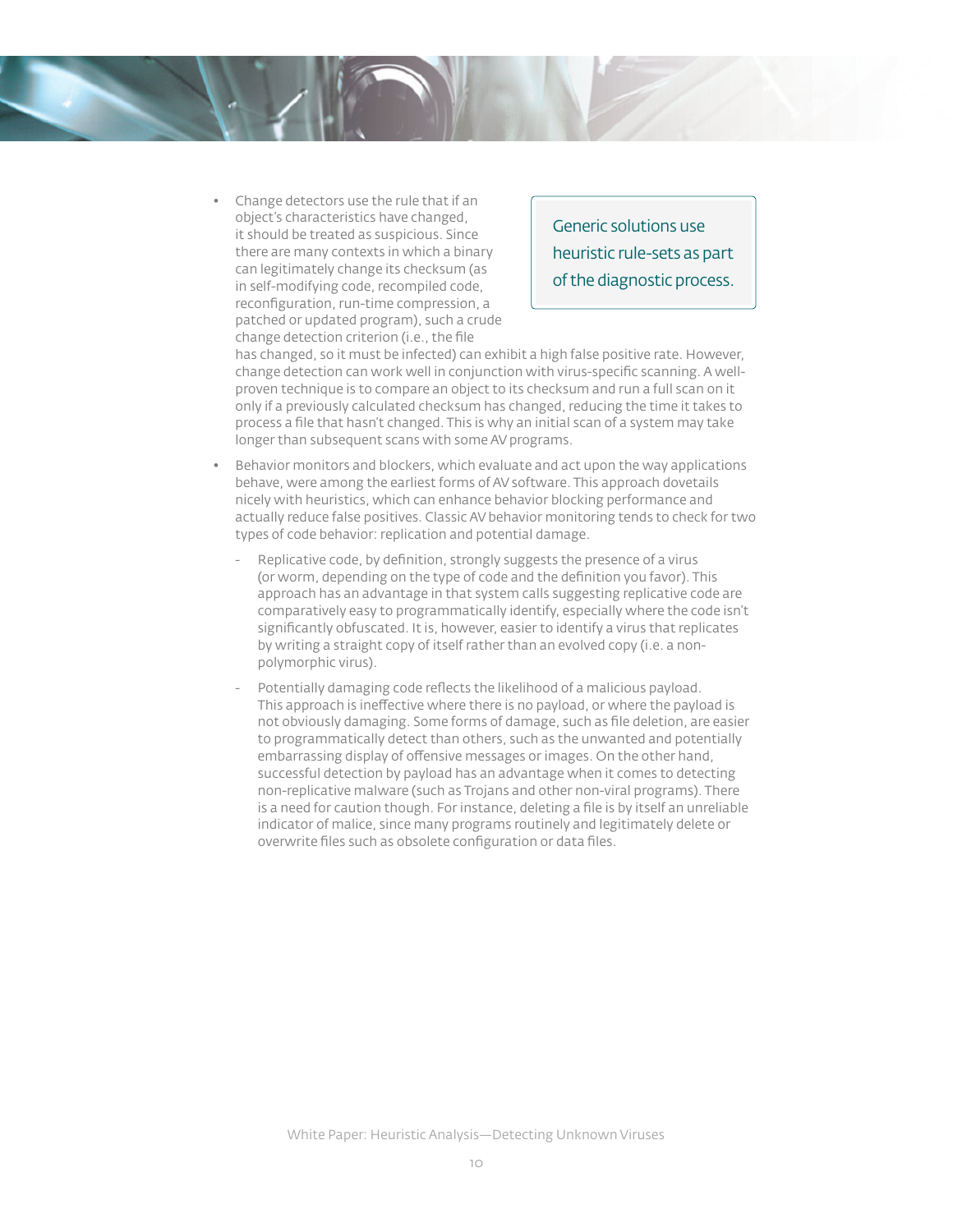#### I'm Absolutely Positive

Virus identification is a balance between two imperatives: the avoidance of false negatives (failure to detect an infection where one exists) and false positives (detection of a virus where none exists). As demonstrated by a cluster of false positive problems in several major scanners in the first few months of 2006, advances in the optimization of scanner technology have not eliminated the risk of false positives.

Elimination of false positives is not always possible using heuristics, which by definition entail a degree of trial and error. As discussed Virus identification is a balance between two imperatives: the avoidance of false negatives (the scanner fails to detect an infection) and false positives (the scanner detects a virus where none exists).

earlier, the aim of heuristic programming is less to produce the "perfect" result than to produce a consistently "good enough" result. So what is the problem?

The "safest" way to identify a known virus is to check for the presence of every byte of virus code that should be present in an infected object, by generating a checksum of every constant bit in the virus body. This process is often referred to as "exact identification."

Identification is a measurement of the ability of AV software to detect and recognize a virus sample as a specific virus or variant. Exact identification therefore denotes a level of precision whereby every constant byte of virus code is taken into account. While it sounds desirable for this precision to be applied to every virus scan, this is rarely done in the real world, because of the potential impact on scanning time and system resources, and because this level of detail is not often necessary.

The term "almost exact identification" is applied if the identification "is only good enough to ensure that an attempt to remove the virus will not result in damage to the host object by the use of an inappropriate disinfection method."2 Detection and removal do not always pose the same problems. Some AV companies have long advocated that infected program binaries should be replaced rather than cleaned, preferring to concentrate on detection. There are also scenarios (rootkits and stealthkits are good examples) where the substitution of a Trojanized program for a legitimate program means that security software can only delete, not clean. In such a case it's usually necessary for the administrator or user to restore the legitimate program; automatic restoration may not be an option, or even safe.

Malware movement over past several years has been away from the classic parasitic infection of files, to the manipulation of the operating environment (for instance, modification of the registry). This can make it much harder to remove all traces of malware once it has taken hold. Incomplete (or incorrect) removal can leave the system damaged or even unusable, sometimes requiring radical measures, such as the reinstallation of the operating system and application software, and restoration of data from backups.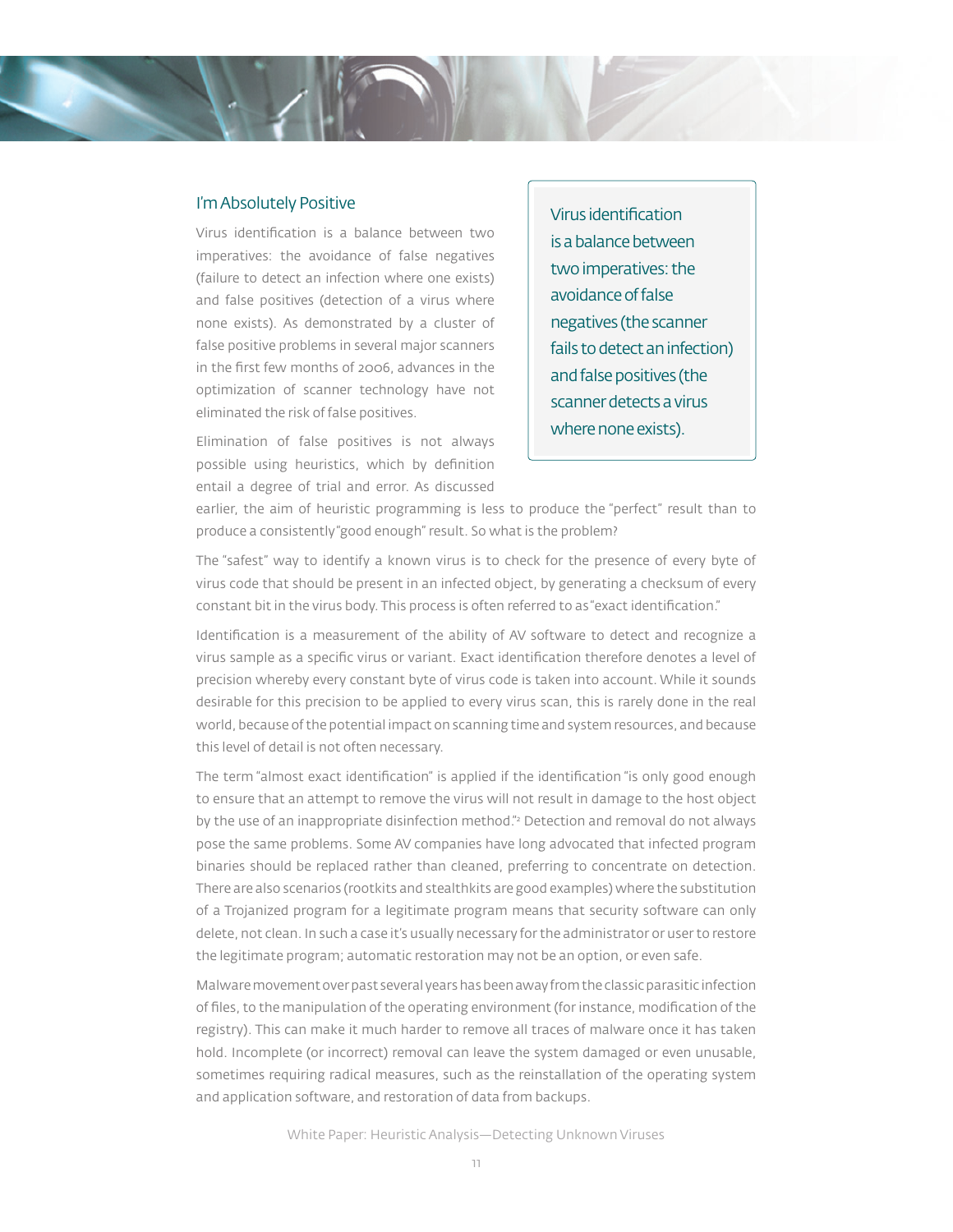"Generic detection" is a term applied when the scanner looks for a number of known variants, using a search string that can be used to detect all those variants.

However, where malware is detected proactively (i.e. before it has the opportunity to install on the target system) by heuristic or generic methods, this problem does not generally arise, unless the malicious (viral or Trojanized) object is needed in a noninfectious form (as, for example, when the object contains data).

"Generic detection" is a term applied when the scanner looks for a number of known

variants, using a search string that can detect all of the variants. While it may detect a currently unknown variant in which the same search string can be found, it's only a heuristic detection if it involves the use of a scoring mechanism. Otherwise it's really a special case of virus-specific detection. Some systems use a hybrid approach, where a scoring system is added to the generic detection capabilities to give a probability of the variance or family membership with differing degrees of certainty. For instance, if the similarity is close enough, the scanner may report "a variant of x," or if less sure, it may report "probably a variant of x".

#### Sensitivity and Misdiagnosis

Accuracy in heuristic analysis depends on how aggressively the scoring criteria are set. If the target malware is new to the scanner, the accuracy of the analyzer output is not dependent on a simple binary decision (either "yes, it's a known virus called XXX" or "no, it's not known malware"). Rather, the forcefulness of its response lies on a threshold continuum from high (keeping the number of false positives as low as possible) to low (detecting as many new viruses as possible). An aggressive response prioritizes detection of possible viruses over the

risk of false positives, where a non-aggressive response is more appropriate where the adverse impact of false alarms is considered unacceptable.

It's not unusual for a product to offer a stark choice between a default setting (heuristics off), or a setting with heuristics. (Since we have already pointed out that all scanners are to some extent heuristic, perhaps it would be more accurate to refer to the default setting as having basic heuristics enabled.) Some vendors also distinguish between passive and active heuristics. In both cases, code is scanned for

The forcefulness of its response lies on a threshold continuum from high (keeping the number of false positives as low as possible) to low (detecting as many new viruses as possible).

suspicious characteristics, but in active mode, the scanner uses an emulator environment to execute and trace the code. In passive mode, it simply statically inspects the code.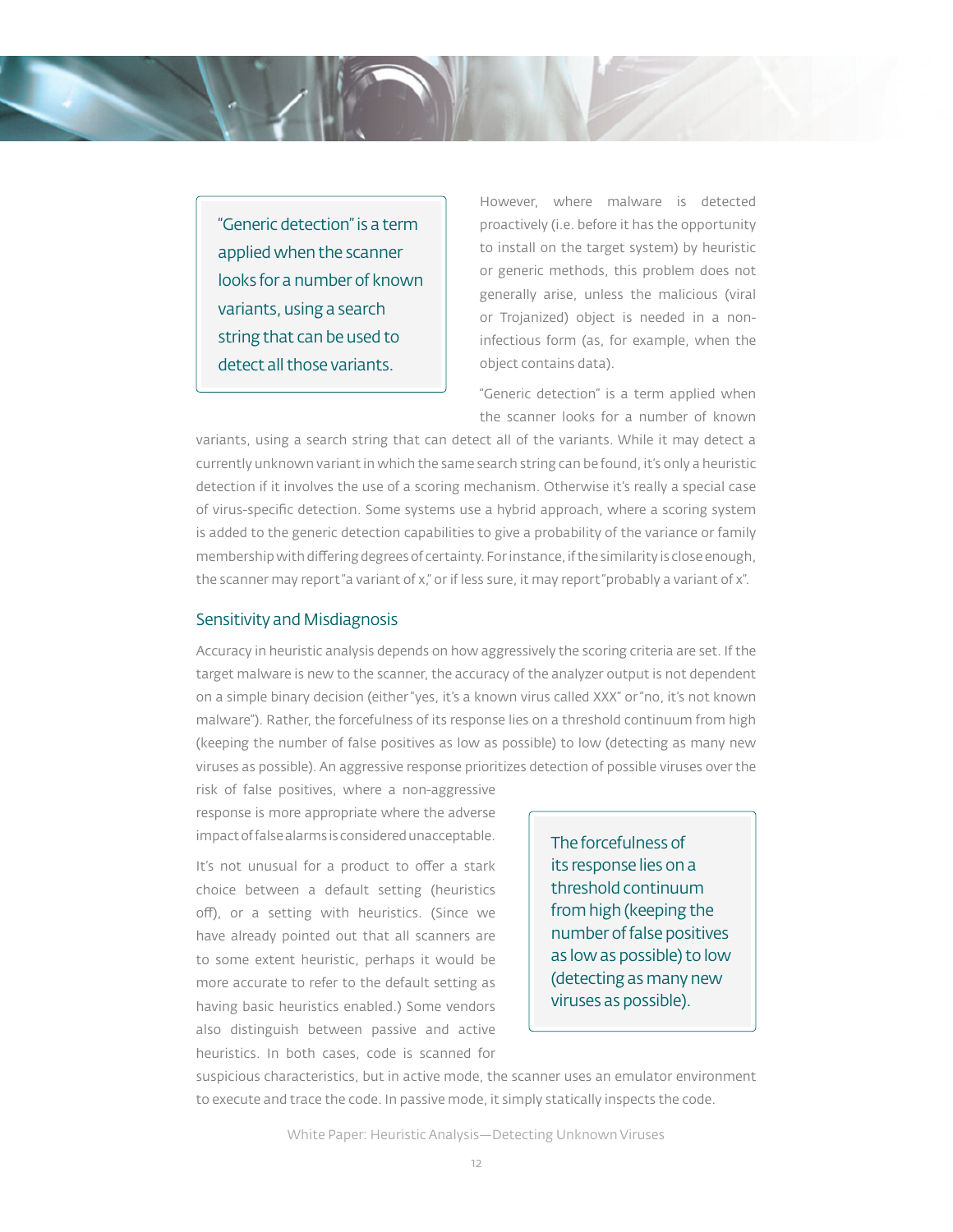One way of looking at how scanner technology maps to the threshold continuum might be along the following lines:

| <b>Threshold Level</b> | Corresponding Level of Heuristic                                                                                                                                                                                          |
|------------------------|---------------------------------------------------------------------------------------------------------------------------------------------------------------------------------------------------------------------------|
| <b>Highest</b>         | Exact (or near-exact) identification only; Heuristics are not used, or<br>kept to a minimum.                                                                                                                              |
| Normal                 | Known virus detection using algorithmic scanning and emulation<br>as appropriate, as well as exact (or near exact) identification<br>where needed. Probably with generic signatures to identify fairly<br>close variants. |
| Heuristic mode         | Medium heuristic level, enhanced detection; fairly low risk from<br>false positives, use of passive analysis rather than emulator-based<br>heuristics.                                                                    |
| Lowest                 | Highest (advanced or most sensitive) heuristics, including some<br>form of emulation. High proportion of new malware detected, but<br>risk of false positives is increased.                                               |

Not all scanners have all these levels of sensitivity, nor do they allow thresholds to be set or reconfigured manually, and those that do support levels of sensitivity may not document them. It should also be emphasized that some form of emulation could be in use anywhere on the above continuum.

Vendors who disable their advanced heuristics by default may not only be trying to reduce the risk of false positives, they may be actually trying to improve the product's perceived speed. All levels of heuristic analysis add processing overhead to scanning time, and for some products the slower performance can be all too obvious. However, as we mentioned earlier, even as the number of known malicious objects increases, with well implemented coding routines on today's powerful computers, the impact can be reduced to a manageable level. In fact, there is a great degree of variability in terms of speed performance degradation

between scanners from different vendors. A properly implemented heuristic engine should only have a minimal impact on system performance.

Heuristic sensitivity is not just a technical issue related to the accuracy of diagnosing the presence of a previously unknown virus. It's also a psychosocial issue; how should we flag a possible virus to the enduser, and what should we advise them to do?

The way a possible virus is flagged tells the customer a great deal about the AV vendor. Some products are cautious, using messages that say, in effect, All levels of heuristic analysis add processing overhead to scanning time, and for some products, the slower performance can be all too obvious.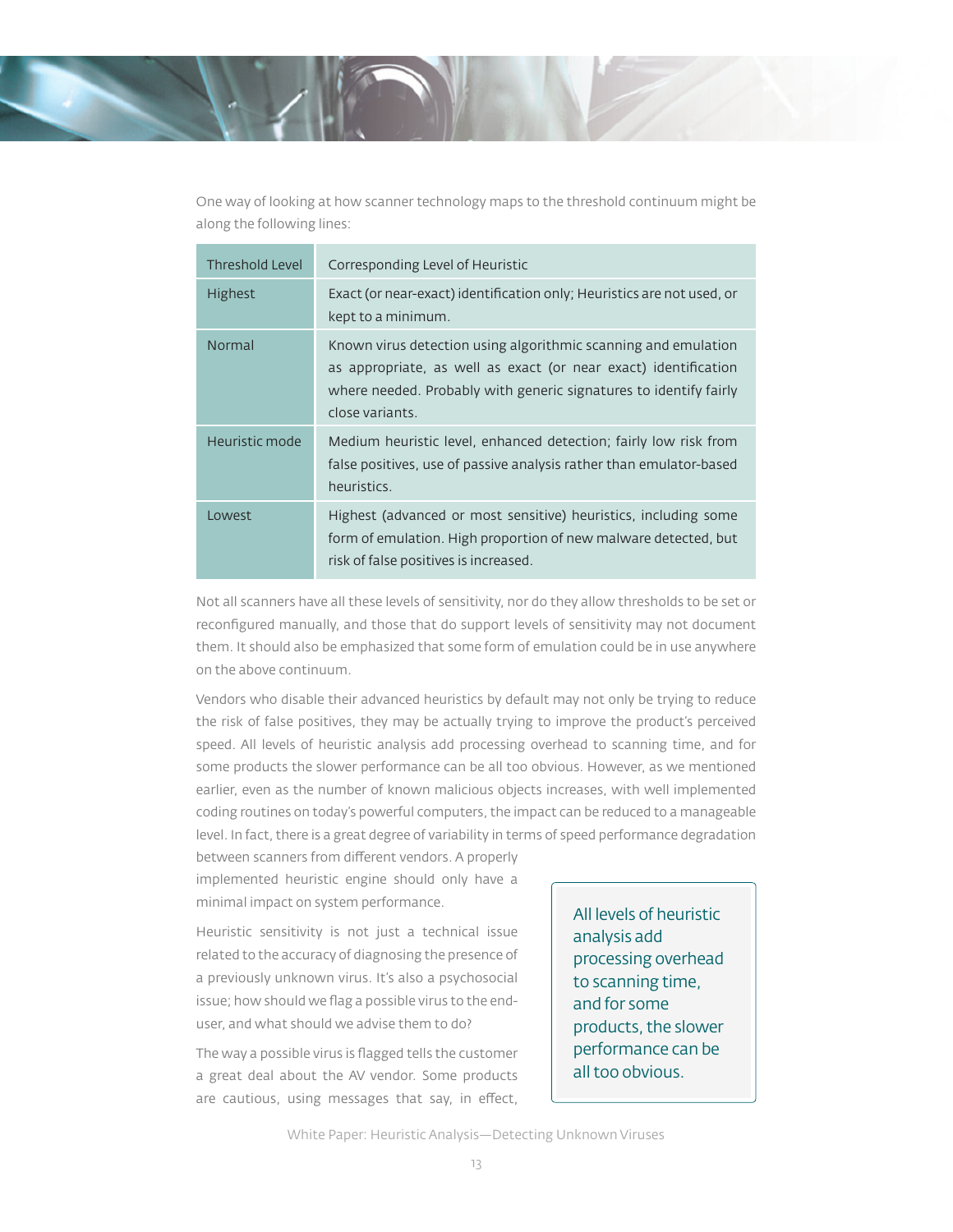that it could be a variant of Virus X, but they're not completely sure. This eliminates the vendor's risk of false positives, by leaving the final diagnosis and choice of action to the customer. In reality, most customers would prefer that the diagnosis by made by the scanner. Users may feel uncomfortable with the possibility that the software could be wrong, which could suggest that the technology is less reliable than it really is.

Others vendors display a more impressively detailed message that says something like "XXXX malware detected and blocked", or "W32/nastybackdoortrojan detected and removed". That sounds great, and the customer may be duly grateful that malware has been identified and neutralized, but may not know initially that these names are simply generic names that indicate a heuristic detection of possible malware, and not indicative of a specific virus.

Unfortunately, there are no reliable statistics to indicate how many legitimate programs, emails, etc. have been maligned because of an overconfident scanner.

Some vendors advise that advanced heuristics should only be enabled in contexts where the presence of new malware is suspected or most likely to be found, on email gateway scanners, for instance. This reduces the confusion caused by the risk of false positives at the desktop, but increases the risk of false negatives where perimeter scanning fails.

#### Testing Issues

Testing virus scanners for detection performance has always been a contentious issue,<sup>14</sup> and only a very few testers and testing bodies are recognized as competent in this area by other members of the AV research community.

The testing organizations generally considered to be competent in this area include:

- AV Comparatives (http://www.av-comparatives.org/)
- AV-Test.org (http://www.av-test.org/)
- ICSA Labs (http://www.icsalabs.com/)
- SC Magazine/West Coast Labs (http://www.westcoastlabs.org/)
- Virus Bulletin (http://www.virusbtn.com/)
- Virus Research Unit, University of Tampere (http://www.uta.fi/ laitokset/virus)
- Virus Test Center, University of Hamburg (http://agn-www. informatik.uni-hamburg.de/vtc/ naveng.htm.)

(Note that the last two organizations have not been very active in testing recently.)

Unlike testers with no links to the AV

Only a very few testers and testing bodies are recognized as highly-proficient in this area by other members of the AV research community.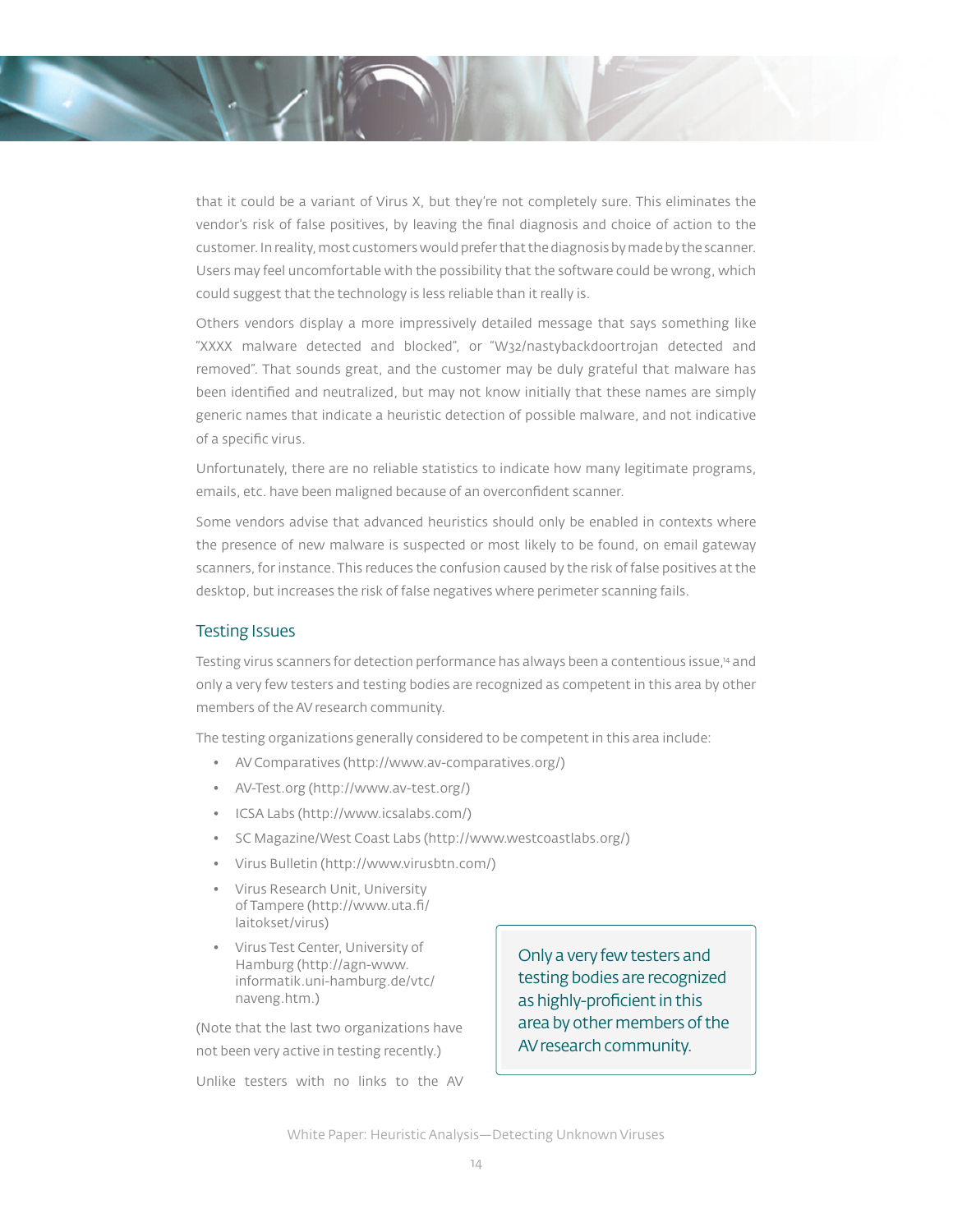research community, these organizations are generally trusted by that community – though not necessarily by all members of that community – to test competently, safely, and ethically, while remaining independent. This trusted status means they often have access to authenticated virus samples such as those collected, tested and authenticated by the WildList International Organization (http://www.wildlist.org/), a group of collaborating researchers representing most of the major AV vendors and a number of large corporations and educational institutions.

The AV community argues that most other tests performed by those outside the group of industry-sanctioned testers are potentially invalid or otherwise inappropriate because:

- Tester competence cannot be assumed, and therefore, neither can:
	- The appropriateness of the testing methodology
	- Adherence to safe practice, industry ethical codes and standards

Because of these issues, members of the AV research community cannot ethically share samples with untrusted testers. Therefore, the provenance and authenticity of the samples against which the products are tested cannot be assumed. Often, testers who are unable to access AV community sample pools try to substitute samples taken from virus exchange web sites and other (potentially dubious) resources which may contain all sorts of nonviral samples (garbage files, intendeds, corrupted samples and so forth). Some of these issues can be overcome if the reviewing organization outsources the testing to an accepted organization. (For instance, AV-Test performs several types of testing for magazine reviews.)

Curiously enough, these difficulties have contributed to (but not caused) a situation where testers, concerned about the effectiveness of a certain scanner against unknown viruses, were testing via heuristics even before the technology acquired the heuristic label and its 21st century capabilities, by generating variants. Unfortunately, this typically involved the use of unreliable virus generators, irrelevant virus simulators, random placement or masking of virus code and text strings, and so on.15

Of course, testing the heuristic capabilities of a scanner is a perfectly valid objective

(especially now that scanners have heuristic capabilities). However, it is as important for such a test to be carried out competently and safely as it is for testing known virus detection. In the absence of a competently administered baseline test set, there is no guarantee that scanners are being tested against valid, working viruses. Testers whose competence is already questionable because of lack of direct interface with the AV research community, create further difficulties for themselves, and for those who rely on their testing, if they don't publish information on their testing methodology, especially sample validation.

In the absence of a competently administered baseline test set, there is no guarantee that scanners are being tested against valid, working viruses.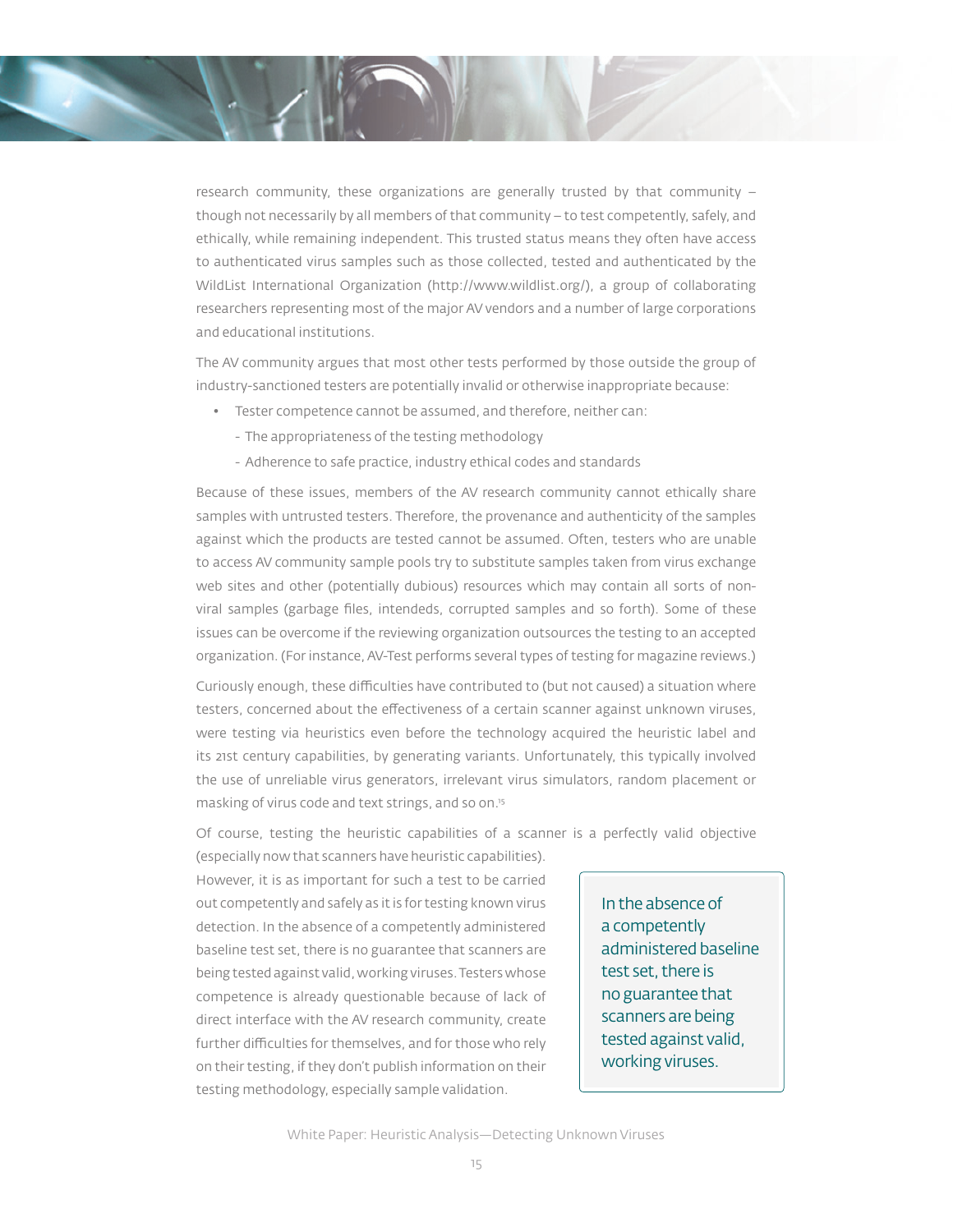By validation we mean whether the code under test is actually malicious  $-$  i.e. a virus must have the ability to replicate, worms must be able to spread correctly and so on. Often, when testers perform tests without such validation it is later discovered that many of the pieces of code were not malicious, but rather broken or legitimate fi les that were mistakenly used.

In a recent example,<sup>16</sup> it was obliquely suggested that the group commissioned to perform the testing used virus generators. This immediately caused AV researchers to doubt the testers' competence, as virus generation kits are notoriously unreliable when it comes to producing viable viruses. Since they didn't describe their testing methodology in useful detail, it wasn't known how or if they verified their testing samples.

The possibility that some or all samples were non-viral invalidates tests of AV scanners, if it is assumed the samples were viral. If this is the case, the highest detection rate does not necessarily equal the best performance, since it could include a large number of false positives,<sup>15</sup> even supposing that all scanners tested were consistently configured.

The AV industry is reluctant to condone creation of new malware or viral code, even if just for testing. There are many reasons for this stance: the adherence of most researchers to a stringent code of ethics, concern about safety issues when new viruses are handled by inexperienced testers, validation difficulties, and so on. That said, it isn't actually necessary for anyone to create viruses to test heuristics.

"Retrospective testing" involves testing a scanner that hasn't been updated for a period of time (three months is a period commonly chosen), with validated malware that has appeared since the last update applied to the test-bed scanner. This provides reasonable assurance that heuristic capability is being tested, not the detection of known viruses by virus-specific algorithms. Such a test by no means lessens the need for competent testing, but it avoids the ethical and practical difficulties associated with the creation of new viruses for testing purposes. However, it doesn't eliminate the need to validate samples, or to carefully construct meaningful tests.

Almost all of the major AV vendors provide daily (or more frequent) detection updates, so testing a scanner when it's three months out of date doesn't say very much about its current detection capabilities. A more valid approach might be to test the capabilities at different points, or to test with a specific virus to determine the first point at which detection occurs. Clearly it's worth noting if a scanner was capable of detecting malware before it was known to exist.

"Retrospective testing" involves testing a scanner that hasn't been updated for a period of time, with validated malware that has appeared since the last update that was applied to the test-bed scanner.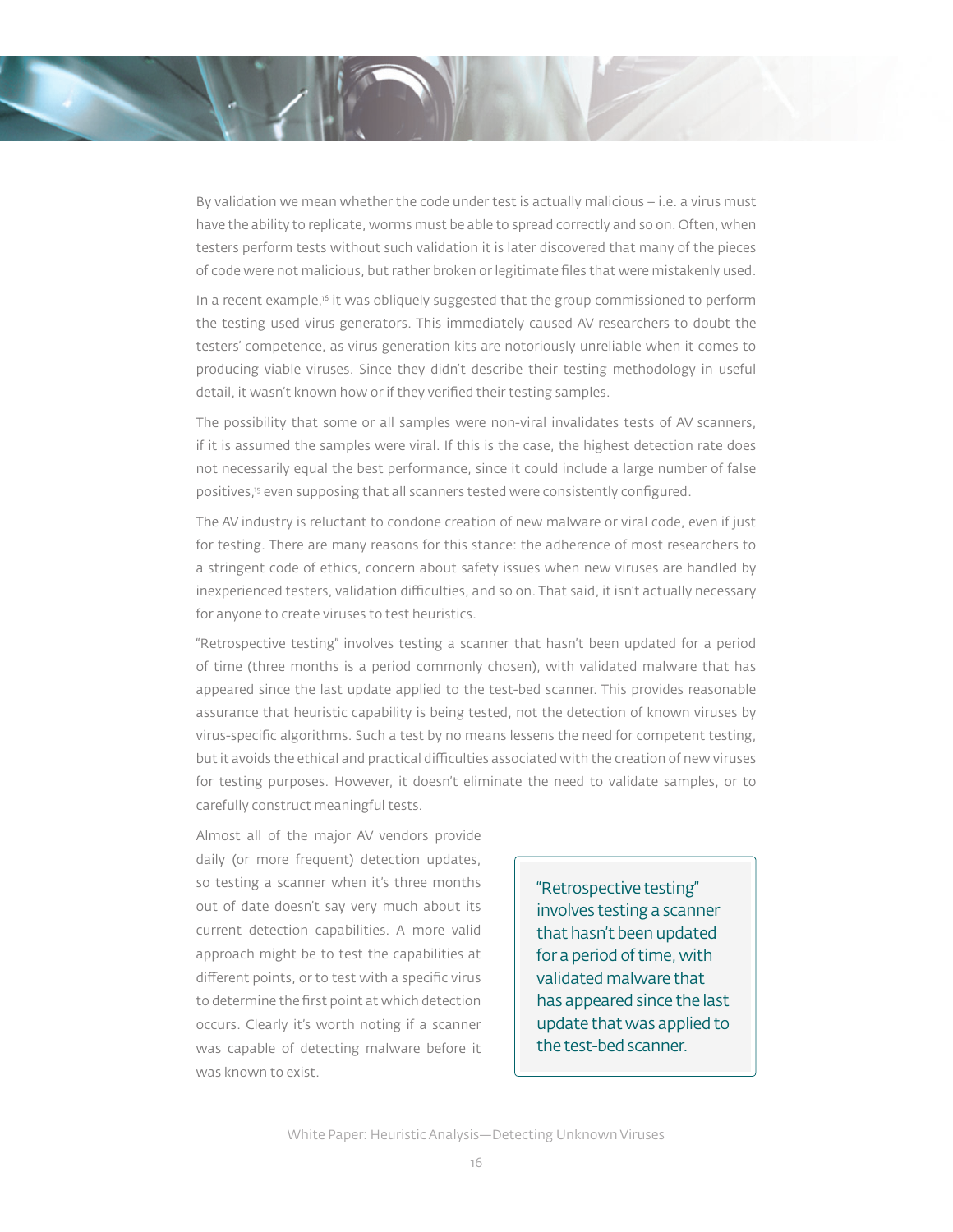### Conclusion: An Heuristic Paradox

Interestingly, even though heuristic technology is more sophisticated now than it was in the 1990s, overall detection rates have fallen dramatically, though detection rates for "old school" malware (macro viruses, mass mailers, and so on) remains impressively high.

While it's sometimes suggested that this overall decline is due to the ineffectiveness of the AV industry, or its desire to cling to a virus-specific detection model, this isn't so. A major contributing factor is the increased sophistication of malware authors, who have developed a wide range of approaches to minimizing the susceptibility of their product to heuristic detection, and who test the effectiveness of these approaches against suitably updated and configured scanners. The problem is

Malware authors have developed a wide range of approaches to minimizing the susceptibility of their product to heuristic detection.

more troublesome now than it was a few years ago, when it was considered (by the vendors, at least) something of a bonus if an AV product detected anything other than viruses.

Nowadays, viruses (i.e. programs with an identifiable replicative functionality) constitute a far smaller proportion of all malicious programs.<sup>17</sup> In a sense this makes the job of the heuristic scanner far harder; it's conceptually simple to detect a virus heuristically if you can untangle the code enough to determine that it's intended to replicate, though it isn't always technically possible to detect a replicative program. Determining automatically that a program is a bot, or a Trojan of some sort, or simply that it's malicious in intent, is a much greater challenge.5

Take a classic example: a program that reformats a disk is not malicious by definition – indeed, that might be its overt and only function. However, if it's executed because the computer user has been duped into believing that it will play a movie or improve Internet access, it's reasonable to regard it as malicious. The real problem in such a case lies in establishing an algorithm which will discriminate on the basis of the user's understanding of the program's purpose and the programmer's intent, rather than on a programmatic characteristic.

If we can't establish a reliable heuristic for malice or intent, though, we can apply other heuristics and assign a score to a program accordingly. A close programmatic resemblance to known malware is a likely high scorer. There are many other behaviors that can ring alarm bells, according to context, say for instance, opening an SMTP or IRC channel, or a file transfer mechanism. Analysis of executable files can flag many coding oddities, such as suspicious patches and flag combinations, inconsistent header characteristics, indications of size mismatches, and so on. The wider context in which a possibly malicious program is found can also provide valuable clues as to its nature. Message analysis may indicate similarities to a known mass mailer or email-borne Trojan, and may even contain useful information such as the password for an encrypted archive file.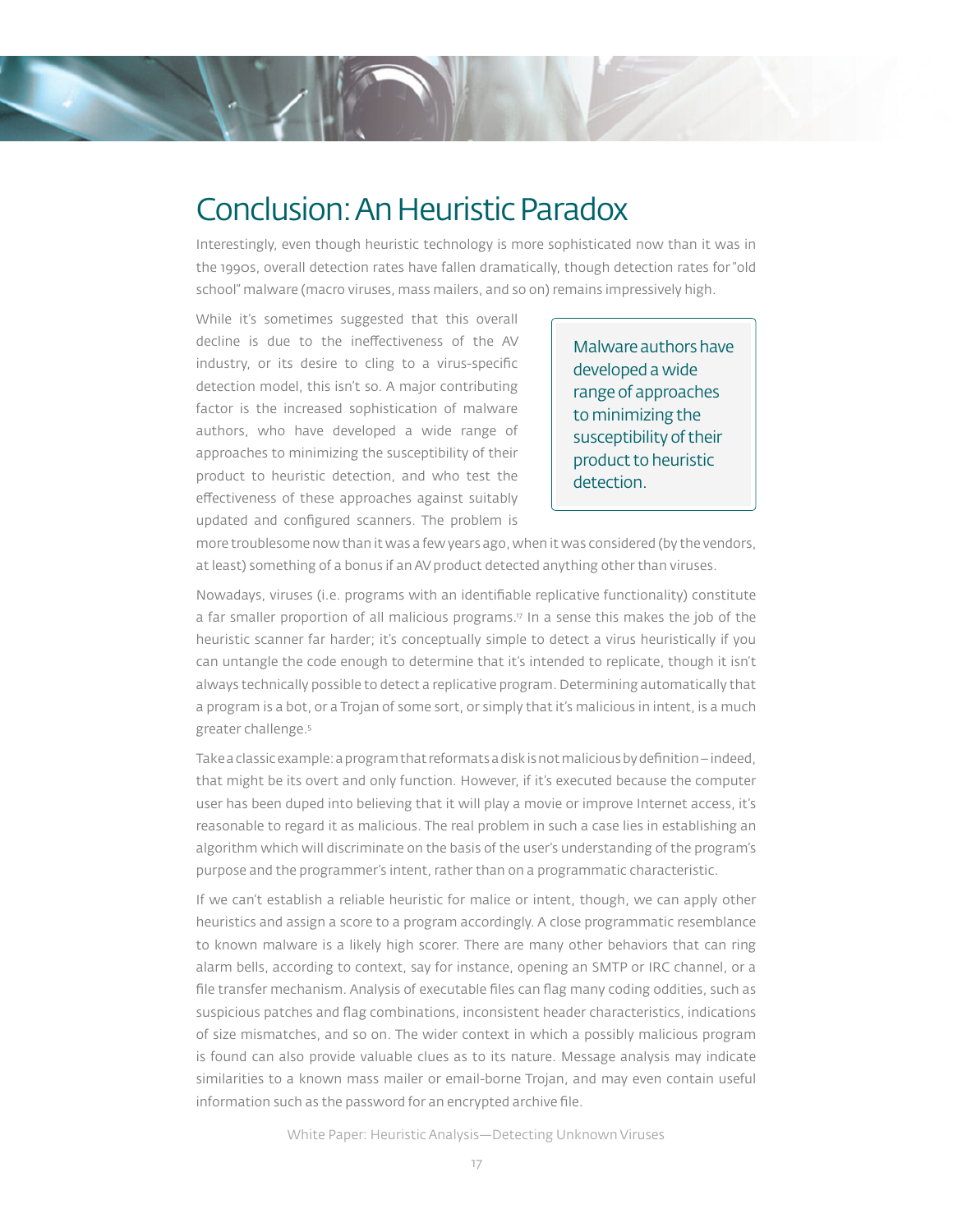Although some scanners have this capability, it might be optimistic to expect a heuristic scanner to automatically scan for a passphrase, especially in a message with a high percentage of graphic content. The chances of detecting such a passphrase may be higher in a message that resembles other malicious messages. Messages carrying malicious programs or URLs may also resemble other types of malicious messaging traffic such as phishes and spams – virus writers and spammers have been borrowing techniques from each other for many years now; evidence shows a growing confluence of interest between these previously disparate groups. Email scanners are often expected to detect these and other forms of email abuse, as well as pure malware. Traffic analysis may show patterns associated with malicious activity, such as mass mailers, botnet-generated spam and scams, and so forth. For these reasons, gateway scanning for spam (heuristic and otherwise) can also add considerably to the effectiveness of malware detection.

However, it's by no means certain that we will see the same high percentages of proactive detections in the foreseeable future that we did in the early days of heuristic scanning, welcome though that would be, to users and vendors alike. Malware authors have different priorities. Rather than a scattergun approach (maximum spread of a single variant), now their focus is frequent but short runs of a given instance of malware, which may be targeted to specific individuals or groups. Even simple changes like a quick-fire series of modified runtime packers to change the program's footprint can reduce detection (heuristic and nonheuristic), and stretch resources at even the biggest anti-malware laboratories. Forms of malware that make frequent use of botnet technology to self-update and self-modify once installed on a compromised machine can be very hard to detect.

There's no cause for panic, though — we've been living with these problems for several years. And common sense computer hygiene, good patching practices, and frequent anti-malware updates continue to provide pretty good protection. Not only that, but increasingly sophisticated virtualization and emulation techniques, coupled with heuristic analysis, remains a strong and continually improving component of the security vendor's armory. However, neither the AV vendors nor the proponents of "flavor-of-the-month" alternative technologies can realistically claim to be able to detect all future threats proactively.

The trick is to keep your expectations realistic.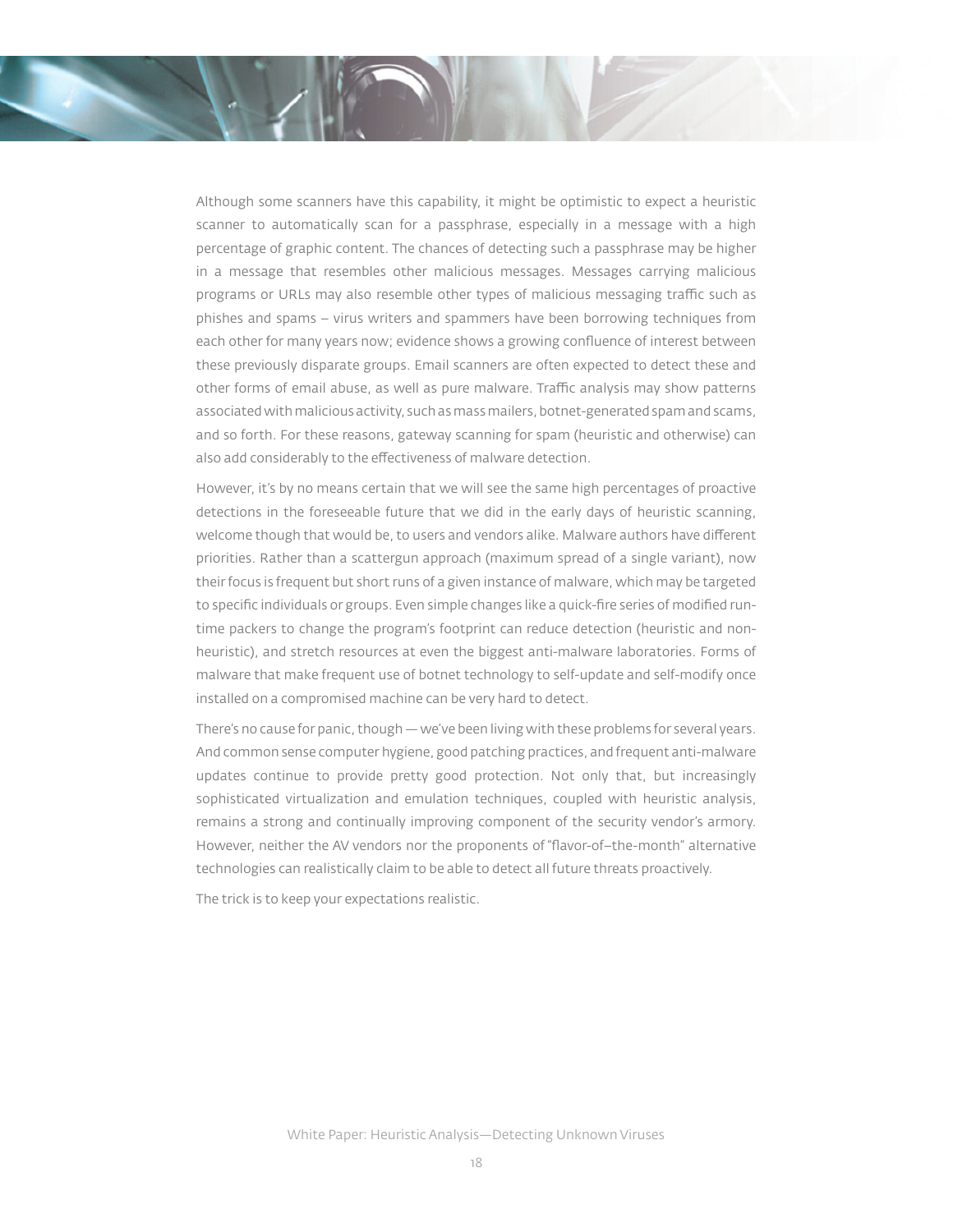

#### References

- 1. "A Short Course on Computer Viruses 2nd Edition", pp 2, 49 (Dr Frederick B Cohen): Wiley, 1994.
- 2. "VIRUS-L/comp.viru Frequently Asked Questions (FAQ) v2.00" (N. FitzGerald et al., 1995): http://www.faqs.org/faqs/computer-virus/faq/ (Date of access 12th January 2007)
- 3. "Analysis and Maintenance of a Clean Virus Library" (Dr. V. Bontchev): http://www.people. frisk-software.com/~bontchev/papers/virlib.html (Date of access 12th January 2007)
- 4. "The Anti-Virus or Anti-Malware Test File": http://www.eicar.org/anti\_virus\_test\_file.htm
- 5. "Trojans" (Harley), in "Maximum Security 4th Edition" (ed. Anonymous): SAMS, 2003
- 6. Oxford Compact English Dictionary, Oxford University Press: http://www.askoxford.com/ (Date of access 12th January 2007)
- 7. Merriam-Webster Online: http://www.m-w.com/ (Date of access 12th January 2007)
- 8. "Viruses Revealed" (Harley, Slade, Gattiker) pp158-159: Osborne 2001
- 9. "Evolution Discussion Group Fall 1996 Phylogenies and Evolution, Useful Terms" University of British Columbia Zoology Department: www.bcu.ubc.ca/~otto/EvolDisc/Glossary.html (Date of access 12th January 2007)
- 10. "Virus Proof" (P. Schmauder), page 187: Prima Tech (2000)
- 11. Dr. Solomon's Virus Encyclopaedia (Solomon, Gryaznov), pp30-31: S&S International (1995).
- 12. The Art of Computer Virus Research and Defense (Szor), page 441, pp451-466: Addison-Wesley (2005).
- 13. "Heuristic Programming": http://www.webopedia.com/TERM/h/heuristic\_programming. html (Date of access 12th January 2007)
- 14. Anti-virus programs: testing and evaluation (Lee): in "The AVIEN Guide to Malware Defense in the Enterprise" (Ed. Harley): Syngress (2007, in preparation).
- 15. "AV Testing SANS Virus Creation" (Harley): Virus Bulletin pp6-7, October 2006
- 16. "Consumer Reports Creating Viruses?" (Sullivan): http://redtape.msnbc.com/2006/08/ consumer\_report.html (Date of access 12th January 2006).
- 17. "Email Threats and Vulnerabilities" (Harley). In "The Handbook of Computer Networks" (Ed. Bidgoli): Wiley (2007 – in press).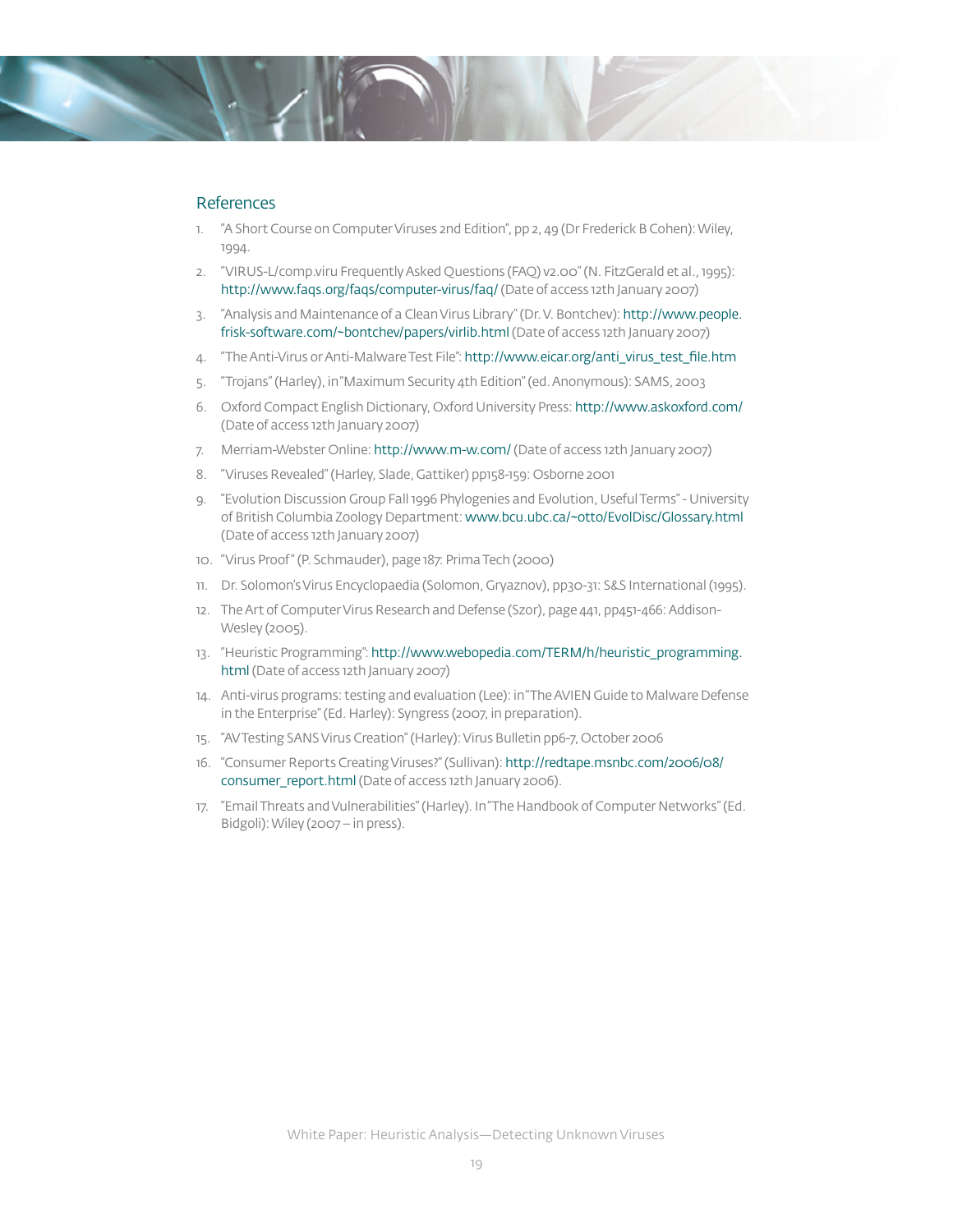

### Glossary

| Adware                                | Program that performs some action (such as showing a popup screen<br>or sending a browser to a web site) that brings an advertiser/product<br>to the attention of the computer user. Often considered a Trojan if<br>installed without the knowledge or permission of the user.                                                                                                                                                                                                                   |
|---------------------------------------|---------------------------------------------------------------------------------------------------------------------------------------------------------------------------------------------------------------------------------------------------------------------------------------------------------------------------------------------------------------------------------------------------------------------------------------------------------------------------------------------------|
| <b>Almost Exact</b><br>Identification | Recognition of a virus where the identification is only good enough<br>to ensure an attempt to remove the virus will not result in damage<br>to the host by using an inappropriate disinfection method. Every<br>section of the non-modifiable parts of the virus body is not uniquely<br>identified.                                                                                                                                                                                             |
| Checksum                              | In this context a checksum is a computed value that is dependent<br>upon the content of a specific file. If the content of that file changes,<br>the checksum will change. (Some checksumming methods are prone<br>to collisions - i.e. a file may be produced that has the same checksum<br>as another, but in the majority of cases applied to a single file, a<br>change in that file will affect the calculated checksum - this is enough<br>for most purposes of integrity/change checking.) |
| Corruption                            | Damage causing altered or impaired function, or non-viability (in this<br>context specifically to a virus).                                                                                                                                                                                                                                                                                                                                                                                       |
| <b>DDoS</b>                           | Distributed Denial of Service attack. Characteristically, a remote<br>attacker uses zombie or agent software maliciously installed on a<br>network of machines to attack other systems in such a way that their<br>functionality is impaired.                                                                                                                                                                                                                                                     |
| Destructive Trojan                    | Trojan that causes (usually deliberate) direct damage, as opposed to<br>something less damaging, such as stealing passwords or other data.                                                                                                                                                                                                                                                                                                                                                        |
| <b>Dropper</b>                        | Program (usually non-viral) that installs another malicious program<br>such as a worm or virus.                                                                                                                                                                                                                                                                                                                                                                                                   |
| <b>EICAR test file</b>                | Uniquely formatted program file, which most AV programs recognize<br>as a test program, and respond to in a very similar way to that in<br>which they respond to viruses.                                                                                                                                                                                                                                                                                                                         |
|                                       | The EICAR file is not a virus and presents no malicious threat: if<br>executed, it simply displays a screen identifying itself as a test file.                                                                                                                                                                                                                                                                                                                                                    |
| <b>Exact Identification</b>           | Recognition of a virus when every section of the non-modifiable parts<br>of the virus body is uniquely identified.                                                                                                                                                                                                                                                                                                                                                                                |
| <b>False Negative</b>                 | Describes the scenario where an anti-malware scanner fails to detect<br>actual malware.                                                                                                                                                                                                                                                                                                                                                                                                           |
| <b>False Positive</b>                 | Describes the scenario where an anti-malware scanner incorrectly<br>detects malware where there is none.                                                                                                                                                                                                                                                                                                                                                                                          |
| <b>Garbage files</b>                  | In AV research this file is not a malicious program, but included in<br>badly maintained malware collections as if it were.                                                                                                                                                                                                                                                                                                                                                                       |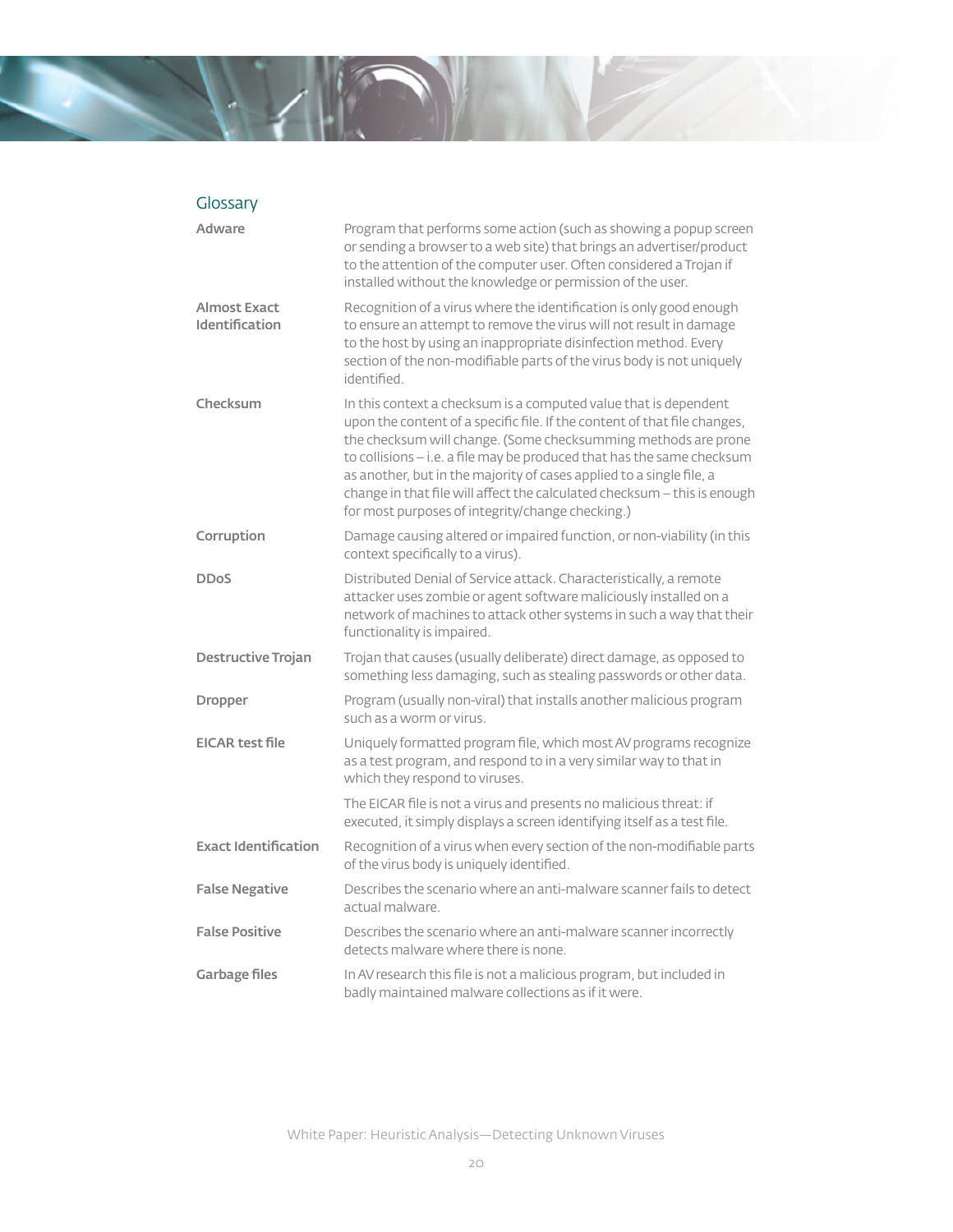| Generic                                                            | Describes security programs that don't recognize specific threats, but<br>defend using a method that blocks a whole class (or classes) of threats.                                                                                                                     |
|--------------------------------------------------------------------|------------------------------------------------------------------------------------------------------------------------------------------------------------------------------------------------------------------------------------------------------------------------|
|                                                                    | A generic signature is a special case of this; a whole set of variants are<br>detected and processed by a single signature rather than by individual<br>signatures for each variant.                                                                                   |
|                                                                    | Antonym of "virus specific."                                                                                                                                                                                                                                           |
| Germ                                                               | A "generation zero" virus that hasn't yet infected anything (e.g. a file<br>that consists only of virus code, rather than an infected binary).                                                                                                                         |
| Heuristic detection/<br>scanning                                   | Recognition of an object that has enough viral or malicious<br>characteristics to suggest that it is probably a virus or other malware.                                                                                                                                |
| <b>Intendeds</b>                                                   | Viruses (or, less often, other malicious programs) that don't work for<br>one reason or another, often because of insufficient testing by the<br>author.                                                                                                               |
| Joke program                                                       | Program that performs some unexpected act which may be annoying,<br>but isn't actually destructive. The line between a joke and a Trojan can<br>be very tenuous.                                                                                                       |
| <b>Keyloggers</b>                                                  | A program that monitors keystrokes, often installed for malicious or<br>criminal purposes such as password theft.                                                                                                                                                      |
| <b>Known Virus</b><br>Scanning, Virus-<br><b>Specific Scanning</b> | Scanning for known viruses resulting in the identification by name of a<br>virus found in the scanned environment.                                                                                                                                                     |
| Negative heuristic                                                 | A rule or criterion, which if met lessens the likelihood that the object<br>being analyzed is not viral or malicious.                                                                                                                                                  |
| Passphrase                                                         | As opposed to a password which is usually a single 'word' or string, a<br>passphrase is usually a longer group of words which is used as a more<br>secure form of password.                                                                                            |
| Positive heuristic                                                 | A rule or criterion, which if met increases the likelihood that the<br>program being analyzed is viral or malicious.                                                                                                                                                   |
|                                                                    | Retrospective testing A technique for testing the heuristic capabilities of a scanner or<br>scanners by not updating it for a set period of time, then using it to<br>scan malware that has appeared subsequent to the last update.                                    |
| Rootkit                                                            | A program or suite of programs installed covertly in order to allow<br>unauthorized, privileged access to a system.                                                                                                                                                    |
|                                                                    | Sometimes the term stealthkit is used, though this can denote<br>unauthorized but unprivileged access.                                                                                                                                                                 |
|                                                                    | [See "The Root of All Evil? Rootkits Revealed" by David Harley & Andrew<br>Lee-http://www.eset.com/download/whitepapers.php]                                                                                                                                           |
| Scan String, Search<br><b>String</b>                               | A sequence of bytes found in a known virus that shouldn't be found<br>in a legitimate program. The term is not restricted to static search<br>strings, and may include wildcards and regular expressions, or the use<br>of another virus-specific detection algorithm. |
|                                                                    | Also sometimes known as "scan signature".                                                                                                                                                                                                                              |
| Self launching                                                     | Term used to describe malicious software that doesn't require any<br>action on the part of the victim to spread or trigger, or both.                                                                                                                                   |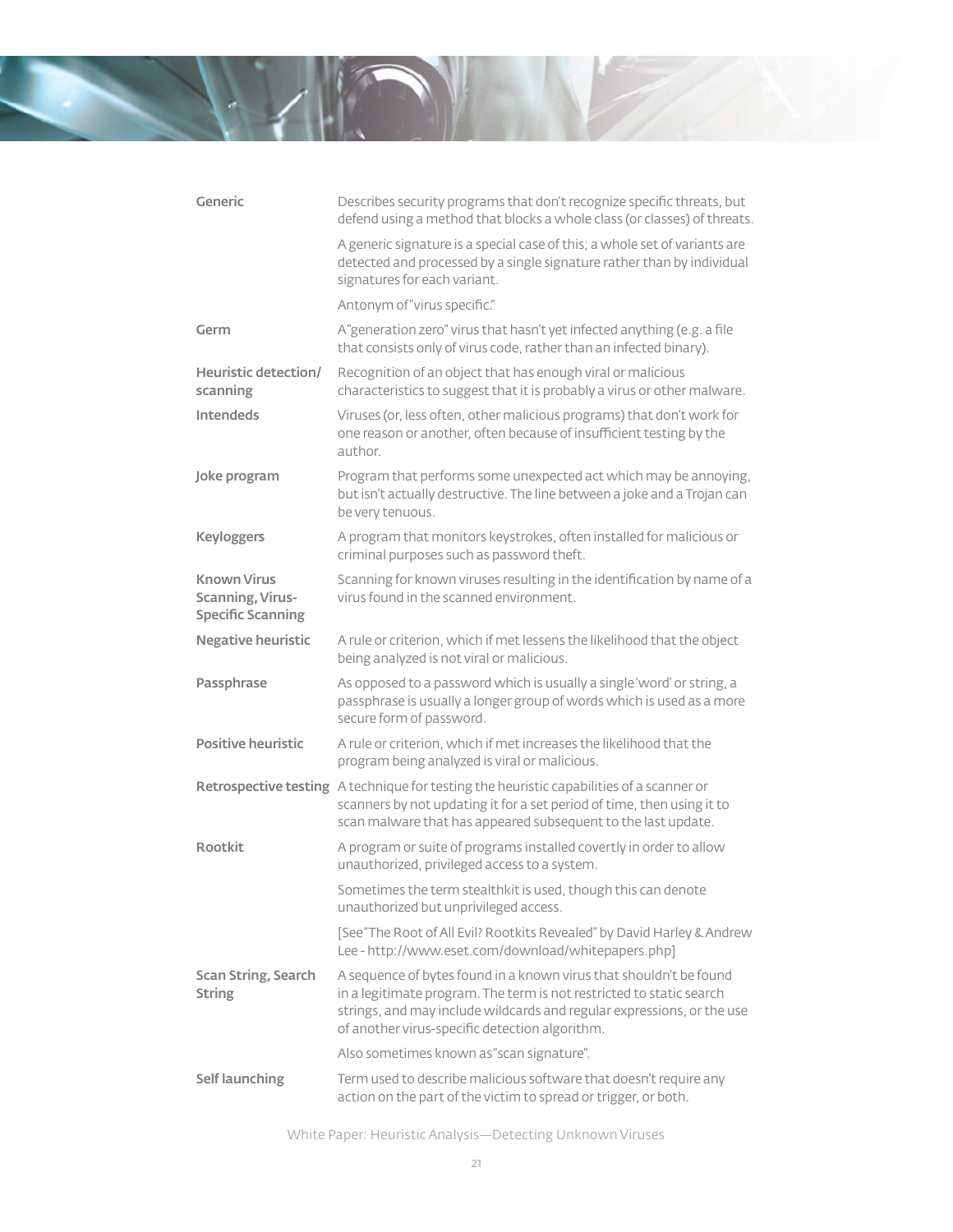

| Signature                   | Synonym for "scan string". May be applied to a static search string, but best<br>avoided altogether, particularly as it often misleads people into thinking<br>there is a single byte sequence used by all virus scanners to recognize each<br>virus or variant. |
|-----------------------------|------------------------------------------------------------------------------------------------------------------------------------------------------------------------------------------------------------------------------------------------------------------|
| Spyware                     | Program that covertly gathers information about the computer user and<br>passes it on to an interested party.                                                                                                                                                    |
|                             | Includes some forms of adware.                                                                                                                                                                                                                                   |
| Virus generator<br>program  | Program that is not itself a virus, but generates viruses.<br>May also be referred to as a "virus kit".                                                                                                                                                          |
| Virus-specific<br>detection | Detection of known viruses using search strings specific to those viruses or<br>variants.                                                                                                                                                                        |
| Wildcard                    | Character that can be used to represent another character or sequence of<br>bytes, or indicates the use of a specialized form of regular expression.                                                                                                             |
| Zombie                      | Backdoor program on a compromised PC that waits for and acts upon<br>instructions from a remote machine, or the compromised PC itself.                                                                                                                           |